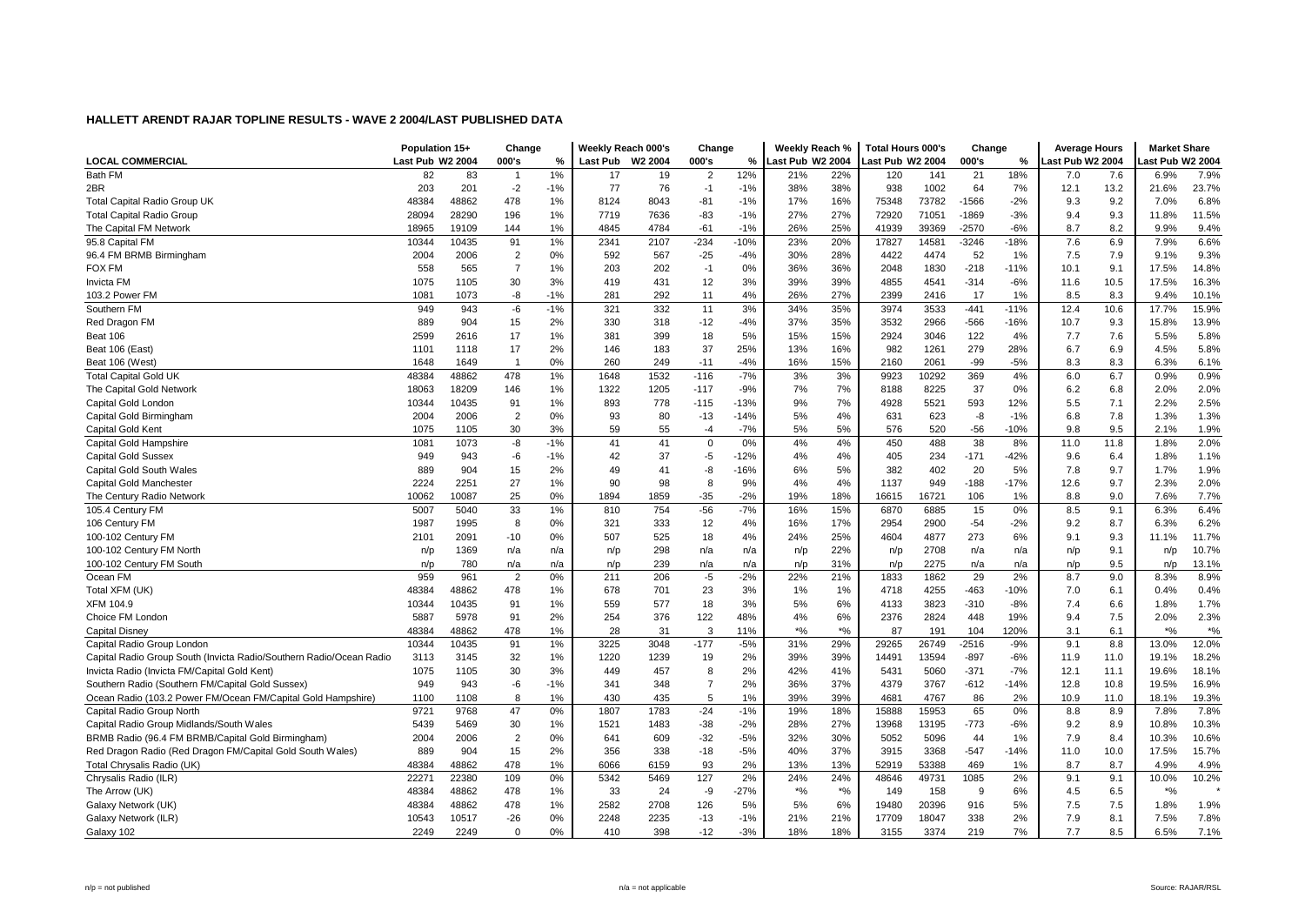|                                 | Population 15+   |       | Change         |        | Weekly Reach 000's |         | Change         |        | Weekly Reach %   |     | <b>Total Hours 000's</b> |       | Change  |        | <b>Average Hours</b> |      | <b>Market Share</b> |       |
|---------------------------------|------------------|-------|----------------|--------|--------------------|---------|----------------|--------|------------------|-----|--------------------------|-------|---------|--------|----------------------|------|---------------------|-------|
| <b>LOCAL COMMERCIAL</b>         | Last Pub W2 2004 |       | 000's          | %      | <b>Last Pub</b>    | W2 2004 | 000's          | %      | Last Pub W2 2004 |     | ast Pub W2 2004          |       | 000's   | %      | Last Pub W2 2004     |      | ast Pub W2 2004     |       |
| Galaxy 102.2                    | 2001             | 2002  | $\overline{1}$ | 0%     | 338                | 339     |                | 0%     | 17%              | 17% | 2833                     | 2583  | $-250$  | $-9%$  | 8.4                  | 7.6  | 5.9%                | 5.4%  |
| Galaxy 105                      | 4192             | 4175  | $-17$          | 0%     | 1031               | 1007    | $-24$          | $-2%$  | 25%              | 24% | 8712                     | 7633  | $-1079$ | $-12%$ | 8.5                  | 7.6  | 9.0%                | 8.5%  |
| Galaxy 105-106                  | 2101             | 2091  | $-10$          | 0%     | 485                | 487     | $\overline{2}$ | 0%     | 23%              | 23% | 3879                     | 3937  | 58      | 1%     | 8.0                  | 8.1  | 9.3%                | 9.4%  |
| Total Heart (UK)                | 48384            | 48862 | 478            | 1%     | 3000               | 3259    | 259            | 9%     | 6%               | 7%  | 23792                    | 24999 | 1207    | 5%     | 7.9                  | 7.7  | 2.2%                | 2.3%  |
| Heart FM (ILR)                  | 13728            | 13865 | 137            | 1%     | 2693               | 2785    | 92             | 3%     | 20%              | 20% | 22427                    | 22733 | 306     | 1%     | 8.3                  | 8.2  | 7.4%                | 7.5%  |
| 100.7 Heart FM                  | 3385             | 3430  | 45             | 1%     | 850                | 938     | 88             | 10%    | 25%              | 27% | 7993                     | 8686  | 693     | 9%     | 9.4                  | 9.3  | 10.2%               | 11.0% |
| <b>Heart 106.2 FM</b>           | 10344            | 10435 | 91             | 1%     | 1789               | 1929    | 140            | 8%     | 17%              | 18% | 13203                    | 14556 | 1353    | 10%    | 7.4                  | 7.5  | 5.8%                | 6.5%  |
| Chrysalis Radio Midlands        | 3385             | 3430  | 45             | 1%     | 1031               | 1106    | 75             | 7%     | 30%              | 32% | 10826                    | 11269 | 443     | 4%     | 10.5                 | 10.2 | 13.8%               | 14.2% |
| Total LBC (UK)                  | 48384            | 48862 | 478            | 1%     | 865                | 807     | $-58$          | $-7%$  | 2%               | 2%  | 9933                     | 8322  | -1611   | $-16%$ | 11.5                 | 10.3 | 0.9%                | 0.8%  |
| <b>Total LBC</b>                | 10344            | 10435 | 91             | 1%     | 838                | 780     | $-58$          | $-7%$  | 8%               | 7%  | 9784                     | 8125  | $-1659$ | $-17%$ | 11.7                 | 10.4 | 4.3%                | 3.7%  |
| LBC 97.3                        | 10344            | 10435 | 91             | 1%     | 697                | 596     | $-101$         | $-14%$ | 7%               | 6%  | 7704                     | 6615  | $-1089$ | $-14%$ | 11.1                 | 11.1 | 3.4%                | 3.0%  |
| LBC News 1152                   | 10344            | 10435 | 91             | 1%     | 368                | 326     | $-42$          | $-11%$ | 4%               | 3%  | 2080                     | 1510  | $-570$  | $-27%$ | 5.7                  | 4.6  | 0.9%                | 0.7%  |
| Chrysalis Radio London          | 10344            | 10435 | 91             | 1%     | 2404               | 2568    | 164            | 7%     | 23%              | 25% | 22987                    | 22680 | $-307$  | $-1%$  | 9.6                  | 8.8  | 10.2%               | 10.2% |
| Clan FM                         | 322              | 316   | -6             | $-2%$  | 30                 | 29      | $-1$           | $-3%$  | 9%               | 9%  | 230                      | 260   | 30      | 13%    | 7.7                  | 9.1  | 3.3%                | 3.6%  |
| <b>Total CN Group</b>           | 1666             | 1637  | $-29$          | $-2%$  | 464                | 440     | $-24$          | $-5%$  | 28%              | 27% | 4469                     | 4255  | $-214$  | $-5%$  | 9.6                  | 9.7  | 11.8%               | 11.6% |
| The Bay                         | 307              | 318   | 11             | 4%     | 124                | 116     | -8             | $-6%$  | 40%              | 36% | 1255                     | 1291  | 36      | 3%     | 10.1                 | 11.2 | 18.2%               | 17.8% |
| <b>Belfast City Beat</b>        | 551              | 478   | -73            | $-13%$ | 143                | 130     | $-13$          | $-9%$  | 26%              | 27% | 1162                     | 1128  | $-34$   | $-3%$  | 8.2                  | 8.7  | 9.7%                | 11.0% |
| <b>CN Midlands</b>              | 807              | 841   | 34             | 4%     | 198                | 208     | 10             | 5%     | 25%              | 25% | 2053                     | 1921  | $-132$  | $-6%$  | 10.4                 | 9.2  | 10.9%               | 10.0% |
| The Bear 102                    | 215              | 224   | 9              | 4%     | 56                 | 59      | 3              | 5%     | 26%              | 27% | 736                      | 704   | $-32$   | $-4%$  | 13.1                 | 11.8 | 14.7%               | 13.3% |
| <b>CENTRE FM</b>                | 222              | 231   | 9              | 4%     | 57                 | 56      | $-1$           | $-2%$  | 26%              | 24% | 566                      | 561   | $-5$    | $-1%$  | 10.0                 | 9.9  | 10.3%               | 10.4% |
| <b>Kix 96</b>                   | 272              | 283   | 11             | 4%     | 62                 | 69      | $\overline{7}$ | 11%    | 23%              | 24% | 461                      | 393   | $-68$   | $-15%$ | 7.5                  | 5.7  | 7.6%                | 6.2%  |
| Oak 107                         | 99               | 104   | 5              | 5%     | 23                 | 23      | $\mathbf 0$    | 0%     | 24%              | 22% | 291                      | 263   | $-28$   | $-10%$ | 12.5                 | 11.5 | 13.2%               | 11.8% |
| Connect FM (was KCBC 107.4)     | 196              | 200   | 4              | 2%     | 34                 | 34      | $\mathbf 0$    | 0%     | 17%              | 17% | 468                      | 426   | $-42$   | $-9%$  | 13.7                 | 12.6 | 9.9%                | 8.8%  |
| CTR 105.6                       | n/p              | 149   | n/a            | n/a    | n/p                | 11      | n/a            | n/a    | n/p              | 8%  | n/p                      | 106   | n/a     | n/a    | n/p                  | 9.4  | n/p                 | 3.2%  |
| Dee 106.3                       | n/p              | 177   | n/a            | n/a    | n/p                | 23      | n/a            | n/a    | n/p              | 13% | n/p                      | 201   | n/a     | n/a    | n/p                  | 8.6  | n/p                 | 5.3%  |
| 107.9 Dune FM                   | 209              | 214   | 5              | 2%     | 34                 | 31      | $-3$           | $-9%$  | 16%              | 14% | 232                      | 272   | 40      | 17%    | 6.7                  | 8.9  | 5.1%                | 5.8%  |
| EMAP Total (inc. National)      | 48384            | 48862 | 478            | 1%     | 8109               | 8205    | 96             | 1%     | 17%              | 17% | 71548                    | 70050 | $-1498$ | $-2%$  | 8.8                  | 8.5  | 6.6%                | 6.4%  |
| <b>EMAP ILR Total</b>           | 20445            | 20544 | 99             | 0%     | 6016               | 6082    | 66             | 1%     | 29%              | 30% | 56494                    | 55757 | $-737$  | $-1%$  | 9.4                  | 9.2  | 12.7%               | 12.6% |
| Big City Network (excl. London) | 10006            | 10007 | $\overline{1}$ | 0%     | 3012               | 3029    | 17             | 1%     | 30%              | 30% | 28549                    | 27184 | $-1365$ | $-5%$  | 9.5                  | 9.0  | 13.1%               | 12.5% |
| <b>Total Magic</b>              | 48384            | 48862 | 478            | 1%     | 2831               | 2679    | $-152$         | $-5%$  | 6%               | 5%  | 22216                    | 19203 | $-3013$ | $-14%$ | 7.8                  | 7.2  | 2.0%                | 1.8%  |
| Magic Network (ILR)             | 20440            | 20538 | 98             | 0%     | 2223               | 2260    | 37             | 2%     | 11%              | 11% | 18842                    | 18501 | $-341$  | $-2%$  | 8.5                  | 8.2  | 4.2%                | 4.2%  |
| Magic Network - North           | 10096            | 10103 | $\overline{7}$ | $0\%$  | 809                | 767     | $-42$          | $-5%$  | 8%               | 8%  | 8582                     | 8141  | $-441$  | $-5%$  | 10.6                 | 10.6 | 3.9%                | 3.7%  |
| <b>EMAP Radio - North East</b>  | 2110             | 2101  | -9             | 0%     | 766                | 793     | 27             | 4%     | 36%              | 38% | 7605                     | 7234  | $-371$  | $-5%$  | 9.9                  | 9.1  | 18.3%               | 17.3% |
| Big City Network - North East   | 2110             | 2101  | -9             | 0%     | 651                | 676     | 25             | 4%     | 31%              | 32% | 5168                     | 5023  | $-145$  | $-3%$  | 7.9                  | 7.4  | 12.4%               | 12.0% |
| Metro Radio                     | 1379             | 1373  | -6             | 0%     | 461                | 477     | 16             | 3%     | 33%              | 35% | 3525                     | 3375  | $-150$  | $-4%$  | 7.6                  | 7.1  | 13.6%               | 13.2% |
| <b>TFM</b>                      | 791              | 786   | $-5$           | $-1%$  | 193                | 198     | 5              | 3%     | 24%              | 25% | 1642                     | 1647  | 5       | 0%     | 8.5                  | 8.3  | 9.7%                | 9.5%  |
| Magic Network - North East      | 2110             | 2101  | -9             | 0%     | 215                | 202     | $-13$          | $-6%$  | 10%              | 10% | 2437                     | 2211  | $-226$  | $-9%$  | 11.3                 | 10.9 | 5.9%                | 5.3%  |
| Magic 1152 (Newcastle)          | 1379             | 1373  | -6             | 0%     | 121                | 113     | -8             | $-7%$  | 9%               | 8%  | 1337                     | 1296  | $-41$   | $-3%$  | 11.0                 | 11.5 | 5.1%                | 5.1%  |
| Magic 1170 (Teesside)           | 791              | 786   | -5             | $-1%$  | 94                 | 89      | $-5$           | $-5%$  | 12%              | 11% | 1100                     | 915   | $-185$  | $-17%$ | 11.7                 | 10.2 | 6.5%                | 5.3%  |
| Metro Radio/Magic 1152          | 1379             | 1373  | -6             | 0%     | 519                | 536     | 17             | 3%     | 38%              | 39% | 4862                     | 4671  | $-191$  | $-4%$  | 9.4                  | 8.7  | 18.7%               | 18.3% |
| TFM/Magic 1170                  | 791              | 786   | $-5$           | $-1%$  | 249                | 258     | 9              | 4%     | 32%              | 33% | 2743                     | 2562  | $-181$  | $-7%$  | 11.0                 | 9.9  | 16.2%               | 14.8% |
| EMAP Radio - North West         | 4830             | 4857  | 27             | 1%     | 1615               | 1600    | $-15$          | $-1%$  | 33%              | 33% | 18549                    | 17383 | -1166   | -6%    | 11.5                 | 10.9 | 17.6%               | 16.5% |
| Big City Network - North West   | 4734             | 4755  | 21             | 0%     | 1425               | 1440    | 15             | 1%     | 30%              | 30% | 14856                    | 14407 | $-449$  | $-3%$  | 10.4                 | 10.0 | 14.3%               | 13.9% |
| Radio City 96.7                 | 1769             | 1776  | $\overline{7}$ | 0%     | 492                | 521     | 29             | 6%     | 28%              | 29% | 5595                     | 5552  | $-43$   | $-1%$  | 11.4                 | 10.6 | 14.2%               | 14.1% |
| Key 103 (Manchester)            | 2680             | 2686  | 6              | 0%     | 623                | 636     | 13             | 2%     | 23%              | 24% | 5301                     | 5137  | $-164$  | $-3%$  | 8.5                  | 8.1  | 9.1%                | 9.2%  |
| 97.4 Rock FM                    | 1267             | 1270  | 3              | 0%     | 361                | 352     | -9             | $-2%$  | 28%              | 28% | 4030                     | 3752  | $-278$  | $-7%$  | 11.2                 | 10.7 | 15.4%               | 14.3% |
| Magic Network - North West      | 4824             | 4851  | 27             | 1%     | 328                | 287     | $-41$          | $-13%$ | 7%               | 6%  | 3693                     | 2975  | $-718$  | $-19%$ | 11.3                 | 10.4 | 3.5%                | 2.8%  |
| Magic 1548 (Liverpool)          | 1769             | 1776  | $\overline{7}$ | 0%     | 129                | 119     | $-10$          | $-8%$  | 7%               | 7%  | 1636                     | 1291  | $-345$  | $-21%$ | 12.6                 | 10.9 | 4.2%                | 3.3%  |
| Magic 1152 (Manchester)         | 2680             | 2686  | 6              | 0%     | 129                | 93      | $-36$          | $-28%$ | 5%               | 3%  | 1332                     | 1076  | $-256$  | $-19%$ | 10.3                 | 11.5 | 2.3%                | 1.9%  |
| Magic 999 (Preston)             | 1075             | 1082  | $\overline{7}$ | 1%     | 78                 | 62      | $-16$          | $-21%$ | 7%               | 6%  | 844                      | 537   | $-307$  | $-36%$ | 10.8                 | 8.6  | 3.8%                | 2.4%  |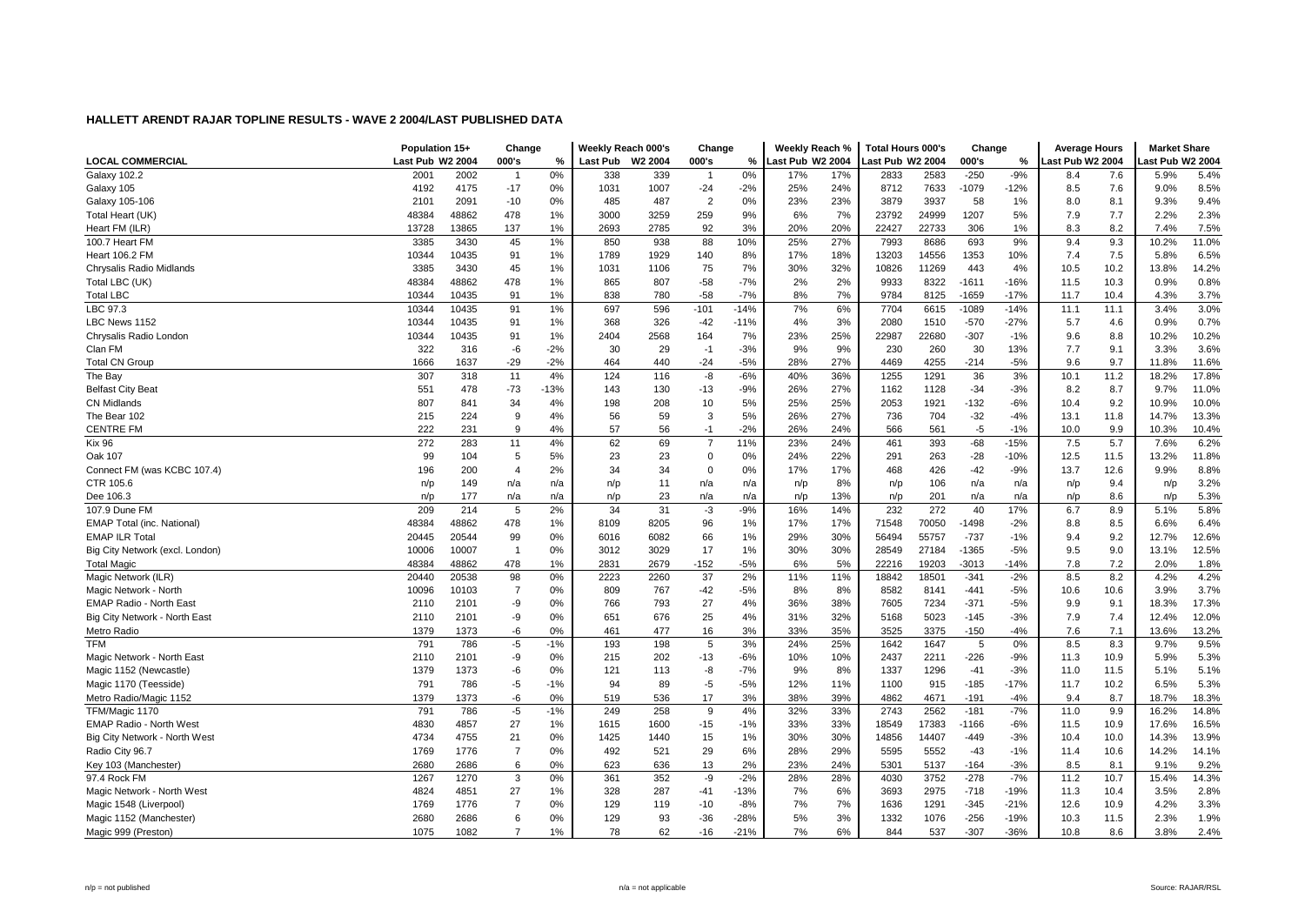|                                                                  | Population 15+   |              | Change         |          | Weekly Reach 000's |           | Change              |           | Weekly Reach %   |           | <b>Total Hours 000's</b> |             | Change     |             | <b>Average Hours</b> |             | <b>Market Share</b> |               |
|------------------------------------------------------------------|------------------|--------------|----------------|----------|--------------------|-----------|---------------------|-----------|------------------|-----------|--------------------------|-------------|------------|-------------|----------------------|-------------|---------------------|---------------|
| <b>LOCAL COMMERCIAL</b>                                          | Last Pub W2 2004 |              | 000's          | %        | Last Pub           | W2 2004   | 000's               | %         | Last Pub W2 2004 |           | ast Pub W2 2004          |             | 000's      | %           | Last Pub W2 2004     |             | ast Pub W2 2004     |               |
| Key 103/Magic 1152 (Manchester)                                  | 2680             | 2686         | 6              | 0%       | 690                | 693       | 3                   | 0%        | 26%              | 26%       | 6633                     | 6212        | $-421$     | $-6%$       | 9.6                  | 9.0         | 11.4%               | 11.1%         |
| Radio City 96.7/Magic 1548                                       | 1769             | 1776         | $\overline{7}$ | 0%       | 562                | 582       | 20                  | 4%        | 32%              | 33%       | 7231                     | 6843        | $-388$     | $-5%$       | 12.9                 | 11.8        | 18.4%               | 17.4%         |
| 97.4 Rock FM/Magic 999                                           | 1363             | 1371         | 8              | 1%       | 412                | 393       | $-19$               | $-5%$     | 30%              | 29%       | 4874                     | 4289        | $-585$     | $-12%$      | 11.8                 | 10.9        | 17.3%               | 15.1%         |
| <b>EMAP Radio - Yorkshire</b>                                    | 3162             | 3151         | $-11$          | 0%       | 1090               | 1060      | $-30$               | $-3%$     | 34%              | 34%       | 10977                    | 10708       | $-269$     | $-2%$       | 10.1                 | 10.1        | 14.9%               | 14.9%         |
| Big City Network - Yorkshire                                     | 3162             | 3151         | $-11$          | 0%       | 936                | 914       | $-22$               | $-2%$     | 30%              | 29%       | 8525                     | 7754        | $-771$     | $-9%$       | 9.1                  | 8.5         | 11.6%               | 10.8%         |
| 96.3 Radio Aire                                                  | 929              | 937          | 8              | 1%       | 191                | 209       | 18                  | 9%        | 21%              | 22%       | 1464                     | 1317        | $-147$     | $-10%$      | 7.7                  | 6.3         | 7.2%                | 7.1%          |
| Hallam FM                                                        | 1283             | 1265         | $-18$          | $-1%$    | 456                | 451       | $-5$                | $-1%$     | 36%              | 36%       | 3840                     | 3771        | $-69$      | $-2%$       | 8.4                  | 8.4         | 13.3%               | 13.4%         |
| 96.9 Viking FM                                                   | 1117             | 1114         | $-3$           | 0%       | 299                | 261       | $-38$               | $-13%$    | 27%              | 23%       | 3221                     | 2666        | $-555$     | $-17%$      | 10.8                 | 10.2        | 11.4%               | 9.2%          |
| Magic Network - Yorkshire                                        | 3162             | 3151         | $-11$          | 0%       | 266                | 278       | 12                  | 5%        | 8%               | 9%        | 2452                     | 2954        | 502        | 20%         | 9.2                  | 10.6        | 3.3%                | 4.1%          |
| Magic 828 (Leeds)                                                | 929              | 937          | 8              | 1%       | 105                | 112       | $\overline{7}$      | 7%        | 11%              | 12%       | 893                      | 1054        | 161        | 18%         | 8.5                  | 9.4         | 4.4%                | 5.7%          |
| Magic AM (Sheffield)                                             | 1283             | 1265         | $-18$          | $-1%$    | 83                 | 82        | $-1$                | $-1%$     | 6%               | 6%        | 766                      | 935         | 169        | 22%         | 9.2                  | 11.4        | 2.6%                | 3.3%          |
| Magic 1161 (Hull)                                                | 1117             | 1114         | $-3$           | 0%       | 85                 | 89        | $\overline{4}$      | 5%        | 8%               | 8%        | 830                      | 996         | 166        | 20%         | 9.7                  | 11.2        | 2.9%                | 3.5%          |
| 96.3 Radio Aire/Magic 828                                        | 929              | 937          | 8              | 1%       | 267                | 276       | 9                   | 3%        | 29%              | 29%       | 2357                     | 2371        | 14         | 1%          | 8.8                  | 8.6         | 11.5%               | 12.8%         |
| Hallam FM/Magic AM                                               | 1283             | 1265         | $-18$          | $-1%$    | 495                | 483       | $-12$               | $-2%$     | 39%              | 38%       | 4606                     | 4707        | 101        | 2%          | 9.3                  | 9.8         | 15.9%               | 16.8%         |
| 96.9 Viking FM/Magic 1161                                        | 1117             | 1114         | $-3$           | 0%       | 344                | 313       | $-31$               | $-9%$     | 31%              | 28%       | 4051                     | 3662        | $-389$     | $-10%$      | 11.8                 | 11.7        | 14.4%               | 12.7%         |
| EMAP Radio London (Magic 105.4/Kiss 100)                         | 10344            | 10435        | 91             | 1%       | 2583               | 2674      | 91                  | 4%        | 25%              | 26%       | 19872                    | 20710       | 838        | 4%          | 7.7                  | 7.7         | 8.8%                | 9.3%          |
| Kiss 100 FM                                                      | 10344            | 10435        | 91             | 1%       | 1477               | 1554      | 77                  | 5%        | 14%              | 15%       | 9424                     | 10559       | 1135       | 12%         | 6.4                  | 6.8         | 4.2%                | 4.7%          |
| Magic 105.4                                                      | 10344            | 10435        | 91             | 1%       | 1462               | 1535      | 73                  | 5%        | 14%              | 15%       | 10448                    | 10152       | $-296$     | $-3%$       | 7.1                  | 6.6         | 4.6%                | 4.6%          |
| <b>Total Kiss</b>                                                | 48384            | 48862        | 478            | 1%       | 2383               | 2532      | 149                 | 6%        | 5%               | 5%        | 12507                    | 13889       | 1382       | 11%         | 5.2                  | 5.5         | 1.2%                | 1.3%          |
| <b>Total GMG Radio</b>                                           | 48384            | 48862        | 478            | 1%       | 2920               | 2911      | -9                  | 0%        | 6%               | 6%        | 24830                    | 24885       | 55         | 0%          | 8.5                  | 8.5         | 2.3%                | 2.3%          |
| <b>Total Real Network</b>                                        | 6945             | 7080         | 135            | 2%       | 1439               | 1459      | 20                  | 1%        | 21%              | 21%       | 16504                    | 15991       | $-513$     | $-3%$       | 11.5                 | 11.0        | 10.9%               | 10.7%         |
| Real Radio (Scotland)                                            | 2599             | 2616         | 17             | 1%       | 654                | 688       | 34                  | 5%        | 25%              | 26%       | 7830                     | 7931        | 101        | 1%          | 12.0                 | 11.5        | 14.7%               | 15.1%         |
| Real Radio (Wales)                                               | 1489             | 1620         | 131            | 9%       | 369                | 378       | 9                   | 2%        | 25%              | 23%       | 4518                     | 4530        | 12         | 0%          | 12.2                 | 12.0        | 12.9%               | 12.0%         |
| Real Radio (Yorkshire)                                           | 2857             | 2843         | $-14$          | 0%       | 416                | 392       | $-24$               | $-6%$     | 15%              | 14%       | 4155                     | 3530        | $-625$     | $-15%$      | 10.0                 | 9.0         | 6.6%                | 5.9%          |
| Total Jazz/Smooth Network (UK)                                   | 48384            | 48862        | 478            | 1%       | 1446               | 1489      | 43                  | 3%        | 3%               | 3%        | 8412                     | 9453        | 1041       | 12%         | 5.8                  | 6.3         | 0.8%                | 0.9%          |
| Jazz FM (London)/Smooth FM (North West)                          | 15630            | 15753        | 123            | 1%       | 1084               | 1141      | 57                  | 5%        | 7%               | 7%        | 7216                     | 7804        | 588        | 8%          | 6.7                  | 6.8         | 2.1%                | 2.3%          |
| Jazz FM (London)                                                 | 10344            | 10435        | 91             | 1%       | 703                | 714       | 11                  | 2%        | 7%               | 7%        | 4916                     | 4112        | $-804$     | $-16%$      | 7.0                  | 5.8         | 2.2%                | 1.8%          |
| Smooth FM (North West)                                           | 5287             | 5318         | 31             | 1%       | 381                | 333       | $-48$               | $-13%$    | 7%               | 6%        | 2300                     | 2586        | 286        | 12%         | 6.0                  | 7.8         | 2.0%                | 2.3%          |
| <b>GWR Local Group Total</b>                                     | 14649            | 14851        | 202            | 1%       | 4810               | 4866      | 56                  | 1%        | 33%              | 33%       | 52455                    | 51518       | $-937$     | $-2%$       | 10.9                 | 10.6        | 15.7%               | 15.1%         |
| The Mix - GWR's Local FM Services Total                          | 14402            | 14605        | 203            | 1%       | 4425               | 4481      | 56                  | 1%        | 31%              | 31%       | 45938                    | 44834       | $-1104$    | $-2%$       | 10.4                 | 10.0        | 14.0%               | 13.4%         |
| Classic Gold Network (Total UK)                                  | 48384            | 48862        | 478            | 1%       | 895                | 920       | 25                  | 3%        | 2%               | 2%        | 8042                     | 8269        | 227        | 3%          | 9.0                  | 9.0         | 0.7%                | 0.8%          |
| <b>Classic Gold Network</b>                                      | 12379            | 12535        | 156            | 1%       | 656                | 667       | 11                  | 2%        | 5%               | 5%        | 6517                     | 6684        | 167        | 3%          | 9.9                  | 10.0        | 2.3%                | 2.3%          |
| <b>GWR Anglia Region</b>                                         | 3198             | 3293         | 95             | 3%       | 1025               | 1063      | 38                  | 4%        | 32%              | 32%       | 10653                    | 11209       | 556        | 5%          | 10.4                 | 10.5        | 14.6%               | 14.6%         |
| Q103                                                             | 351              | 362          | 11             | 3%       | 108                | 115       | $\overline{7}$      | 6%        | 31%              | 32%       | 819                      | 760         | $-59$      | $-7%$       | 7.6                  | 6.6         | 11.2%               | 10.5%         |
| 102.7 Hereward FM                                                | 373              | 367          | -6             | $-2%$    | 127                | 115       | $-12$               | $-9%$     | 34%              | 31%       | 1294                     | 1058        | $-236$     | $-18%$      | 10.2                 | 9.2         | 15.4%               | 13.0%         |
| Classic Gold 1332                                                | 541              | 536          | $-5$           | $-1%$    | 30                 | 43        | 13                  | 43%       | 6%               | 8%        | 329                      | 466         | 137        | 42%         | 11.0                 | 10.9        | 2.7%                | 4.0%          |
| FM 103 Horizon                                                   | 196              | 219          | 23             | 12%      | 73                 | 76        | 3                   | 4%        | 37%              | 35%       | 729                      | 819         | 90         | 12%         | 10.0                 | 10.8        | 16.1%               | 16.2%         |
| 96.9 Chiltern FM/Classic Gold (Bedford)                          | 561              | 583          | 22             | 4%       | 104<br>93          | 109<br>94 | 5<br>$\overline{1}$ | 5%        | 19%<br>30%       | 19%       | 1119                     | 1081        | $-38$      | $-3%$       | 10.7                 | 9.9         | 9.3%                | 8.6%          |
| 96.9 Chiltern FM (Bedford)                                       | 312<br>561       | 325<br>583   | 13<br>22       | 4%<br>4% | 22                 | 26        | $\overline{4}$      | 1%<br>18% | 4%               | 29%<br>4% | 949<br>170               | 905<br>176  | $-44$<br>6 | $-5%$<br>4% | 10.2<br>7.9          | 9.7<br>6.7  | 13.8%<br>1.4%       | 12.6%<br>1.4% |
| Classic Gold 792 (Bedford)                                       |                  |              |                |          |                    |           |                     |           |                  |           |                          |             |            |             |                      |             |                     |               |
| 97.6 Chiltern FM/Classic Gold (Dunstable/Luton)                  | 951              | 997          | 46             | 5%       | 191                | 202       | 11                  | 6%        | 20%              | 20%       | 1636                     | 2299        | 663        | 41%         | 8.6                  | 11.4        | 8.1%                | 10.3%         |
| 97.6 Chiltern FM (Dunstable/Luton)                               | 663<br>951       | 690<br>997   | 27             | 4%       | 172<br>29          | 176       | $\overline{4}$      | 2%<br>48% | 26%              | 26%<br>4% | 1339<br>298              | 1922<br>378 | 583<br>80  | 44%<br>27%  | 7.8                  | 10.9<br>8.7 | 10.0%               | 13.0%<br>1.7% |
| Classic Gold 828 (Dunstable/Luton)                               |                  |              | 46<br>35       | 5%<br>3% | 424                | 43<br>443 | 14                  | 4%        | 3%<br>36%        | 37%       | 4902                     | 4822        | $-80$      | $-2%$       | 10.1                 | 10.9        | 1.5%<br>17.3%       | 15.8%         |
| <b>Total East Anglian Radio</b><br>East Anglian Radio FM - Total | 1163<br>1163     | 1198<br>1198 | 35             | 3%       | 388                | 415       | 19<br>27            | 7%        | 33%              | 35%       | 4294                     | 4176        | $-118$     | $-3%$       | 11.6<br>11.1         | 10.1        | 15.1%               | 13.7%         |
| Broadland 102                                                    | 592              | 607          | 15             | 3%       | 217                | 229       | 12                  | 6%        | 37%              | 38%       | 2461                     | 2546        | 85         | 3%          | 11.3                 | 11.1        | 16.2%               | 16.2%         |
| <b>SGR FM Total</b>                                              | 589              | 610          | 21             | 4%       | 173                | 187       | 14                  | 8%        | 29%              | 31%       | 1833                     | 1630        | $-203$     | $-11%$      | 10.6                 | 8.7         | 13.2%               | 10.5%         |
| <b>SGR FM</b>                                                    | 482              | 501          | 19             | 4%       | 128                | 131       | 3                   | 2%        | 26%              | 26%       | 1253                     | 1129        | $-124$     | $-10%$      | 9.8                  | 8.6         | 11.0%               | 8.7%          |
| <b>SGR Colchester</b>                                            | 150              | 156          | 6              | 4%       | 50                 | 55        | 5                   | 10%       | 34%              | 35%       | 548                      | 564         | 16         | 3%          | 10.9                 | 10.3        | 16.2%               | 15.4%         |
| Classic Gold Amber (Total)                                       | 1056             | 1089         | 33             | 3%       | 68                 | 61        | $-7$                | $-10%$    | 6%               | 6%        | 608                      | 646         | 38         | 6%          | 8.9                  | 10.5        | 2.3%                | 2.3%          |
|                                                                  |                  |              |                |          |                    |           |                     |           |                  |           |                          |             |            |             |                      |             |                     |               |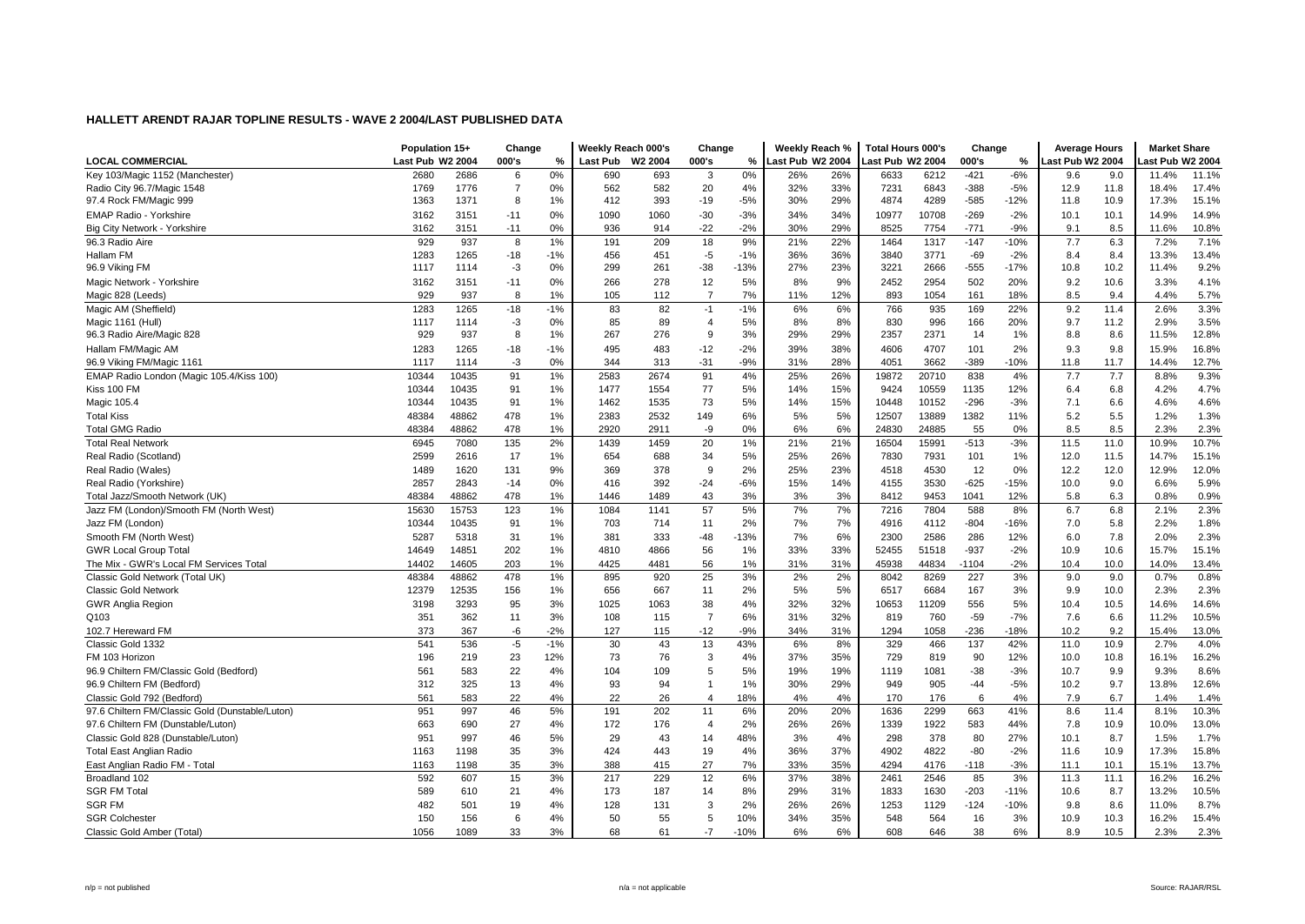|                                                    | Population 15+   |      | Change         |       | Weekly Reach 000's |         | Change         |        | Weekly Reach %   |     | <b>Total Hours 000's</b> |       | Change  |        | <b>Average Hours</b> |      | <b>Market Share</b> |       |
|----------------------------------------------------|------------------|------|----------------|-------|--------------------|---------|----------------|--------|------------------|-----|--------------------------|-------|---------|--------|----------------------|------|---------------------|-------|
| <b>LOCAL COMMERCIAL</b>                            | Last Pub W2 2004 |      | 000's          | %     | Last Pub           | W2 2004 | 000's          | %      | Last Pub W2 2004 |     | ast Pub W2 2004          |       | 000's   | %      | Last Pub W2 2004     |      | ast Pub W2 2004     |       |
| <b>GWR Meridian Region</b>                         | 1270             | 1266 | $-4$           | 0%    | 476                | 435     | $-41$          | $-9%$  | 37%              | 34% | 4048                     | 3428  | $-620$  | $-15%$ | 8.5                  | 7.9  | 14.4%               | 12.5% |
| 2-TEN FM / Classic Gold 1431/1485                  | 688              | 690  | $\overline{2}$ | 0%    | 288                | 259     | $-29$          | $-10%$ | 42%              | 38% | 2585                     | 2108  | $-477$  | $-18%$ | 9.0                  | 8.1  | 17.0%               | 14.3% |
| 2-TEN FM                                           | 688              | 690  | $\overline{2}$ | 0%    | 275                | 239     | $-36$          | $-13%$ | 40%              | 35% | 2406                     | 1888  | $-518$  | $-22%$ | 8.8                  | 7.9  | 15.8%               | 12.8% |
| Classic Gold 1431/1485                             | 688              | 690  | $\overline{2}$ | 0%    | 35                 | 38      | 3              | 9%     | 5%               | 6%  | 179                      | 220   | 41      | 23%    | 5.1                  | 5.7  | 1.2%                | 1.5%  |
| 2CR FM / Classic Gold 828                          | 582              | 576  | -6             | $-1%$ | 189                | 176     | $-13$          | $-7%$  | 32%              | 31% | 1463                     | 1319  | $-144$  | $-10%$ | 7.8                  | 7.5  | 11.3%               | 10.4% |
| 2CR FM                                             | 582              | 576  | -6             | $-1%$ | 170                | 164     | -6             | $-4%$  | 29%              | 28% | 1227                     | 1165  | $-62$   | $-5%$  | 7.2                  | 7.1  | 9.5%                | 9.1%  |
| Classic Gold 828                                   | 582              | 576  | -6             | $-1%$ | 32                 | 26      | -6             | $-19%$ | 6%               | 5%  | 237                      | 154   | $-83$   | $-35%$ | 7.3                  | 5.9  | 1.8%                | 1.2%  |
| <b>GWR London Region</b>                           | 1819             | 1840 | 21             | 1%    | 485                | 480     | $-5$           | $-1%$  | 27%              | 26% | 4764                     | 5281  | 517     | 11%    | 9.8                  | 11.0 | 11.6%               | 12.2% |
| Essex FM (inc. Ten-17 101.7FM)/Classic Gold Breeze | 1141             | 1152 | 11             | 1%    | 359                | 352     | $-7$           | $-2%$  | 31%              | 31% | 3754                     | 4098  | 344     | 9%     | 10.5                 | 11.6 | 14.0%               | 14.6% |
| Essex FM (inc. Ten-17 101.7FM)                     | 1141             | 1152 | 11             | 1%    | 342                | 329     | $-13$          | $-4%$  | 30%              | 29% | 3350                     | 3518  | 168     | 5%     | 9.8                  | 10.7 | 12.5%               | 12.5% |
| <b>Classic Gold Breeze</b>                         | 1141             | 1152 | 11             | 1%    | 38                 | 40      | $\overline{2}$ | 5%     | 3%               | 3%  | 404                      | 580   | 176     | 44%    | 10.5                 | 14.4 | 1.5%                | 2.1%  |
| Mercury FM (Surrey & Sussex)/Classic Gold 1521     | 367              | 373  | 6              | 2%    | 87                 | 90      | 3              | 3%     | 24%              | 24% | 773                      | 950   | 177     | 23%    | 8.9                  | 10.6 | 9.9%                | 11.5% |
| Mercury FM (Surrey & Sussex)                       | 367              | 373  | 6              | 2%    | 84                 | 87      | 3              | 4%     | 23%              | 23% | 760                      | 870   | 110     | 14%    | 9.1                  | 10.0 | 9.7%                | 10.6% |
| Classic Gold 1521                                  | 367              | 373  | 6              | 2%    | 4                  | 6       | $\overline{2}$ | 50%    | 1%               | 2%  | 13                       | 80    | 67      | 515%   | 3.3                  | 13.0 | 0.2%                | 1.0%  |
| Mercury FM (Herts)                                 | 310              | 315  | 5              | 2%    | 39                 | 38      | $-1$           | $-3%$  | 12%              | 12% | 236                      | 232   | $-4$    | $-2%$  | 6.1                  | 6.1  | 3.7%                | 3.4%  |
| <b>GWR Central Region</b>                          | 5128             | 5199 | 71             | 1%    | 1615               | 1660    | 45             | 3%     | 31%              | 32% | 18686                    | 16857 | $-1829$ | $-10%$ | 11.6                 | 10.2 | 16.1%               | 14.5% |
| 105.4 Leicester Sound FM                           | 607              | 607  | 0              | 0%    | 156                | 167     | 11             | 7%     | 26%              | 27% | 1840                     | 1720  | $-120$  | $-7%$  | 11.8                 | 10.3 | 12.8%               | 11.8% |
| 96 Trent FM / Classic Gold GEM (Notts.)            | 1056             | 1059 | 3              | 0%    | 378                | 362     | $-16$          | $-4%$  | 36%              | 34% | 4564                     | 3688  | $-876$  | $-19%$ | 12.1                 | 10.2 | 19.2%               | 15.4% |
| 96 Trent FM                                        | 1056             | 1059 | 3              | 0%    | 330                | 323     | $-7$           | $-2%$  | 31%              | 30% | 3640                     | 3143  | $-497$  | $-14%$ | 11.0                 | 9.7  | 15.3%               | 13.1% |
| Classic Gold GEM (Notts.                           | 1056             | 1059 | 3              | 0%    | 71                 | 59      | $-12$          | $-17%$ | 7%               | 6%  | 924                      | 545   | $-379$  | $-41%$ | 13.1                 | 9.3  | 3.9%                | 2.3%  |
| RAM FM / Classic Gold GEM (Derby)                  | 556              | 565  | 9              | 2%    | 183                | 183     | $\Omega$       | 0%     | 33%              | 32% | 2458                     | 1837  | $-621$  | $-25%$ | 13.4                 | 10.1 | 18.7%               | 14.0% |
| RAM FM                                             | 556              | 565  | 9              | 2%    | 153                | 158     | 5              | 3%     | 27%              | 28% | 1995                     | 1498  | $-497$  | $-25%$ | 13.0                 | 9.5  | 15.2%               | 11.4% |
| Classic Gold GEM (Derby)                           | 556              | 565  | 9              | 2%    | 39                 | 30      | -9             | $-23%$ | 7%               | 5%  | 464                      | 339   | $-125$  | $-27%$ | 11.9                 | 11.1 | 3.5%                | 2.6%  |
| <b>Total Beacon Radio</b>                          | 1276             | 1279 | 3              | 0%    | 330                | 335     | 5              | 2%     | 26%              | 26% | 3732                     | 3167  | $-565$  | $-15%$ | 11.3                 | 9.4  | 13.3%               | 11.5% |
| Beacon FM                                          | 1276             | 1279 | 3              | 0%    | 309                | 303     | $-6$           | $-2%$  | 24%              | 24% | 3404                     | 2728  | $-676$  | $-20%$ | 11.0                 | 9.0  | 12.2%               | 9.9%  |
| <b>Classic Gold WABC</b>                           | 1276             | 1279 | 3              | 0%    | 33                 | 46      | 13             | 39%    | 3%               | 4%  | 328                      | 439   | 111     | 34%    | 10.1                 | 9.5  | 1.2%                | 1.6%  |
| Mercia FM / Classic Gold 1359                      | 630              | 647  | 17             | 3%    | 223                | 226     | 3              | 1%     | 35%              | 35% | 2020                     | 2004  | $-16$   | $-1%$  | 9.1                  | 8.9  | 14.5%               | 13.7% |
| Mercia FM                                          | 630              | 647  | 17             | 3%    | 203                | 208     | 5              | 2%     | 32%              | 32% | 1766                     | 1677  | $-89$   | $-5%$  | 8.7                  | 8.1  | 12.7%               | 11.5% |
| Classic Gold 1359                                  | 630              | 647  | 17             | 3%    | 30                 | 31      | $\overline{1}$ | 3%     | 5%               | 5%  | 254                      | 327   | 73      | 29%    | 8.6                  | 10.6 | 1.8%                | 2.2%  |
| <b>Total Northants Radio</b>                       | 469              | 484  | 15             | 3%    | 161                | 179     | 18             | 11%    | 34%              | 37% | 2027                     | 1927  | $-100$  | $-5%$  | 12.6                 | 10.8 | 17.6%               | 16.2% |
| Northants 96                                       | 469              | 484  | 15             | 3%    | 148                | 160     | 12             | 8%     | 31%              | 33% | 1721                     | 1615  | $-106$  | $-6%$  | 11.7                 | 10.1 | 15.0%               | 13.5% |
| Classic Gold 1557                                  | 469              | 484  | 15             | 3%    | 28                 | 29      | $\overline{1}$ | 4%     | 6%               | 6%  | 306                      | 312   | 6       | 2%     | 10.8                 | 10.7 | 2.7%                | 2.6%  |
| Wyvern FM                                          | 451              | 472  | 21             | 5%    | 94                 | 110     | 16             | 17%    | 21%              | 23% | 1075                     | 1210  | 135     | 13%    | 11.4                 | 11.0 | 11.2%               | 12.7% |
| <b>Total Severn Sound</b>                          | 366              | 371  | 5              | 1%    | 110                | 122     | 12             | 11%    | 30%              | 33% | 1121                     | 1369  | 248     | 22%    | 10.2                 | 11.2 | 14.2%               | 18.2% |
| 102.4 Severn Sound FM                              | 366              | 371  | 5              | 1%    | 102                | 109     | $\overline{7}$ | 7%     | 28%              | 29% | 949                      | 1130  | 181     | 19%    | 9.3                  | 10.3 | 12.0%               | 15.0% |
| Classic Gold 774 AM (MW)                           | 366              | 371  | 5              | 1%    | 16                 | 21      | 5              | 31%    | 4%               | 6%  | 172                      | 239   | 67      | 39%    | 10.5                 | 11.3 | 2.2%                | 3.2%  |
| <b>GWR North West Region</b>                       | 949              | 953  | 4              | 0%    | 250                | 248     | -2             | $-1%$  | 26%              | 26% | 2418                     | 2417  | $-1$    | 0%     | 9.7                  | 9.7  | 11.8%               | 11.4% |
| MFM 103.4/Classic Gold Marcher                     | 360              | 369  | 9              | 3%    | 96                 | 98      | $\overline{2}$ | 2%     | 27%              | 27% | 1084                     | 918   | $-166$  | $-15%$ | 11.3                 | 9.3  | 13.2%               | 11.5% |
| MFM 103.4                                          | 360              | 369  | 9              | 3%    | 77                 | 77      | $\Omega$       | 0%     | 21%              | 21% | 879                      | 696   | $-183$  | $-21%$ | 11.4                 | 9.1  | 10.7%               | 8.7%  |
| Classic Gold Marcher                               | 360              | 369  | 9              | 3%    | 27                 | 31      | $\overline{4}$ | 15%    | 8%               | 8%  | 205                      | 222   | 17      | 8%     | 7.7                  | 7.3  | 2.5%                | 2.8%  |
| The Buzz 97.1 FM                                   | 410              | 403  | $-7$           | $-2%$ | 60                 | 57      | -3             | $-5%$  | 15%              | 14% | 303                      | 328   | 25      | 8%     | 5.0                  | 5.7  | 3.6%                | 3.7%  |
| Coast FM 96.3                                      | 225              | 231  | 6              | 3%    | 64                 | 66      | $\overline{2}$ | 3%     | 28%              | 29% | 590                      | 734   | 144     | 24%    | 9.2                  | 11.1 | 11.9%               | 13.9% |
| Champion 103 FM                                    | 115              | 117  | $\overline{2}$ | 2%    | 37                 | 37      | $\Omega$       | 0%     | 32%              | 32% | 363                      | 403   | 40      | 11%    | 10.0                 | 10.9 | 13.2%               | 14.8% |
| <b>GWR Westcountry Region</b>                      | 1253             | 1283 | 30             | 2%    | 530                | 522     | -8             | $-2%$  | 42%              | 41% | 6901                     | 6397  | $-504$  | $-7%$  | 13.0                 | 12.3 | 22.0%               | 19.9% |
| Orchard FM                                         | 314              | 327  | 13             | 4%    | 134                | 133     | $-1$           | $-1%$  | 43%              | 41% | 1809                     | 1546  | $-263$  | $-15%$ | 13.5                 | 11.6 | 22.8%               | 17.5% |
| <b>Total Gemini Radio</b>                          | 474              | 491  | 17             | 4%    | 196                | 205     | 9              | 5%     | 41%              | 42% | 2528                     | 2356  | $-172$  | $-7%$  | 12.9                 | 11.5 | 21.8%               | 20.6% |
| Gemini FM                                          | 474              | 491  | 17             | 4%    | 176                | 188     | 12             | 7%     | 37%              | 38% | 1999                     | 1956  | $-43$   | $-2%$  | 11.4                 | 10.4 | 17.3%               | 17.1% |
| Classic Gold 666/954                               | 474              | 491  | 17             | 4%    | 40                 | 36      | -4             | $-10%$ | 8%               | 7%  | 529                      | 400   | $-129$  | $-24%$ | 13.2                 | 11.2 | 4.6%                | 3.5%  |
| <b>Total Plymouth Sound</b>                        | 372              | 360  | $-12$          | $-3%$ | 155                | 137     | $-18$          | $-12%$ | 42%              | 38% | 1958                     | 1848  | $-110$  | $-6%$  | 12.7                 | 13.5 | 20.9%               | 19.8% |
| 97 FM Plymouth Sound                               | 332              | 322  | $-10$          | $-3%$ | 129                | 113     | $-16$          | $-12%$ | 39%              | 35% | 1491                     | 1335  | $-156$  | $-10%$ | 11.5                 | 11.8 | 17.8%               | 15.9% |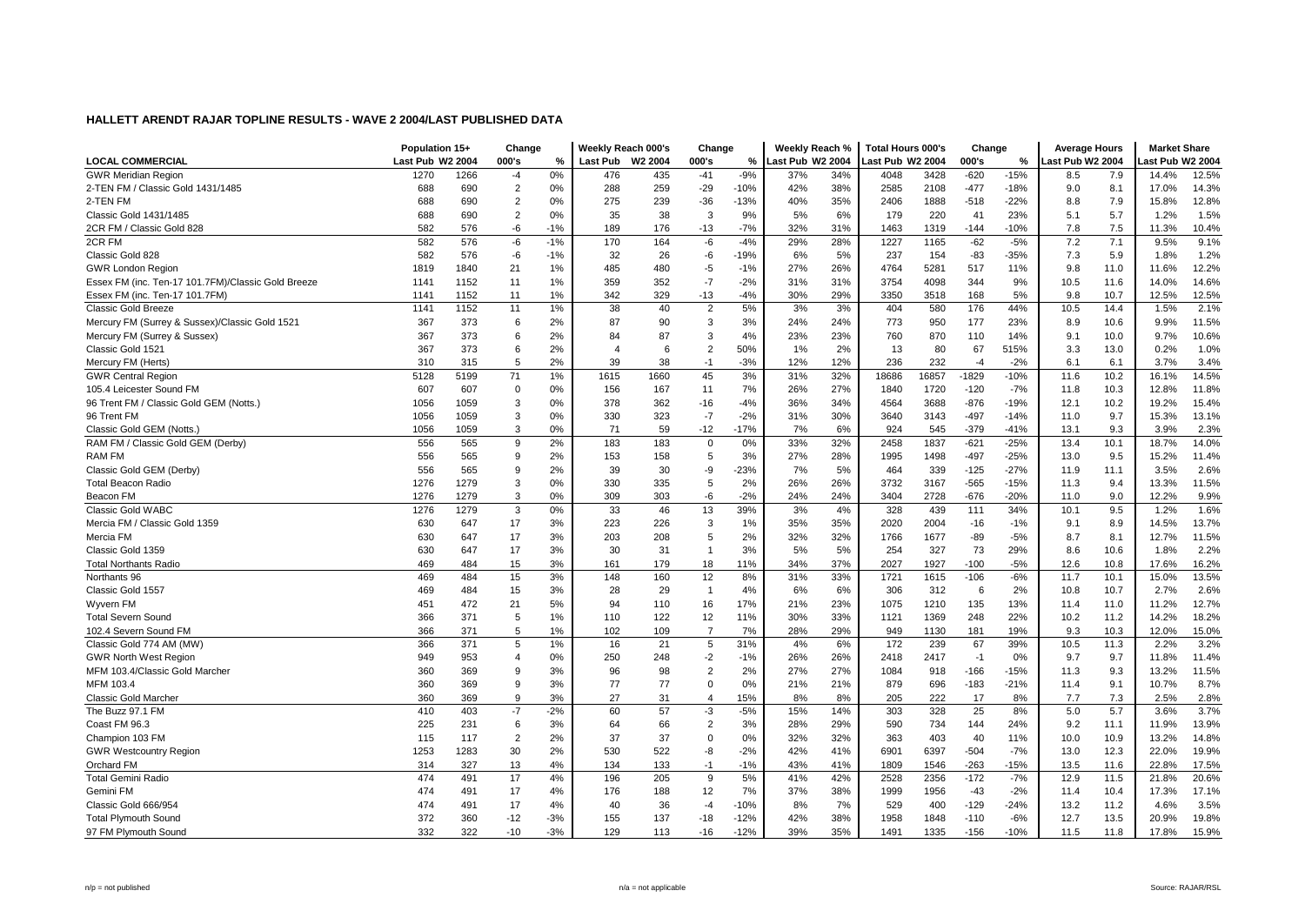|                                                                 | Population 15+   |      | Change         |               | Weekly Reach 000's |         | Change         |        | Weekly Reach %   |     | <b>Total Hours 000's</b> |      | Change         |        | <b>Average Hours</b> |      | <b>Market Share</b> |       |
|-----------------------------------------------------------------|------------------|------|----------------|---------------|--------------------|---------|----------------|--------|------------------|-----|--------------------------|------|----------------|--------|----------------------|------|---------------------|-------|
| <b>LOCAL COMMERCIAL</b>                                         | Last Pub W2 2004 |      | 000's          | $\frac{9}{6}$ | Last Pub           | W2 2004 | 000's          | %      | Last Pub W2 2004 |     | ast Pub W2 2004          |      | 000's          | %      | Last Pub W2 2004     |      | ast Pub W2 2004     |       |
| Classic Gold Plymouth 1152                                      | 332              | 322  | $-10$          | $-3%$         | 21                 | 14      | $-7$           | $-33%$ | 6%               | 4%  | 240                      | 262  | 22             | 9%     | 11.6                 | 18.5 | 2.9%                | 3.1%  |
| South Hams Radio                                                | 67               | 68   | $\overline{1}$ | 1%            | 19                 | 18      | $-1$           | $-5%$  | 28%              | 27% | 234                      | 245  | 11             | 5%     | 12.4                 | 13.6 | 14.5%               | 14.8% |
| Lantern FM 96.2 and 97.3                                        | 119              | 130  | 11             | 9%            | 50                 | 50      | $\Omega$       | 0%     | 42%              | 38% | 610                      | 567  | $-43$          | $-7%$  | 12.1                 | 11.4 | 20.9%               | 18.3% |
| <b>GWR West Region</b>                                          | 1273             | 1284 | 11             | 1%            | 441                | 473     | 32             | 7%     | 35%              | 37% | 4985                     | 5928 | 943            | 19%    | 11.3                 | 12.5 | 17.0%               | 20.1% |
| GWR FM / Classic Gold 1260/936/1161                             | 1273             | 1284 | 11             | 1%            | 441                | 473     | 32             | 7%     | 35%              | 37% | 4985                     | 5928 | 943            | 19%    | 11.3                 | 12.5 | 17.0%               | 20.1% |
| <b>GWR FM</b>                                                   | 1273             | 1284 | 11             | 1%            | 365                | 414     | 49             | 13%    | 29%              | 32% | 3944                     | 4927 | 983            | 25%    | 10.8                 | 11.9 | 13.4%               | 16.7% |
| Classic Gold 1260/936/1161                                      | 1273             | 1284 | 11             | 1%            | 108                | 96      | $-12$          | $-11%$ | 8%               | 8%  | 1042                     | 1001 | $-41$          | $-4%$  | 9.7                  | 10.4 | 3.5%                | 3.4%  |
| Brighton's Juice 107.2                                          | 314              | 285  | -29            | $-9%$         | 32                 | 45      | 13             | 41%    | 10%              | 16% | 201                      | 272  | 71             | 35%    | 6.3                  | 6.1  | 2.8%                | 4.0%  |
| 107.6 Juice FM                                                  | 1147             | 1147 | $\mathbf 0$    | 0%            | 110                | 106     | -4             | $-4%$  | 10%              | 9%  | 1123                     | 841  | $-282$         | $-25%$ | 10.2                 | 7.9  | 4.2%                | 3.2%  |
| Kingdom FM                                                      | 271              | 279  | 8              | 3%            | 94                 | 86      | -8             | $-9%$  | 35%              | 31% | 1016                     | 912  | $-104$         | $-10%$ | 10.8                 | 10.6 | 18.0%               | 16.2% |
| KM-fm Group                                                     | 888              | 903  | 15             | 2%            | 141                | 143     | $\overline{c}$ | 1%     | 16%              | 16% | 1395                     | 1371 | $-24$          | $-2%$  | 9.9                  | 9.6  | 6.1%                | 5.9%  |
| KM-fm East                                                      | 368              | 377  | 9              | 2%            | 78                 | 81      | 3              | 4%     | 21%              | 21% | 893                      | 926  | 33             | 4%     | 11.5                 | 11.5 | 8.9%                | 9.0%  |
| KM-fm for Canterbury, Whitstable and Herne Bay                  | 119              | 127  | 8              | 7%            | 20                 | 25      | 5              | 25%    | 17%              | 20% | 177                      | 209  | 32             | 18%    | 8.7                  | 8.3  | 5.6%                | 6.3%  |
| <b>KM-fm for Thanet</b>                                         | 121              | 120  | $-1$           | $-1%$         | 30                 | 28      | $-2$           | $-7%$  | 24%              | 23% | 390                      | 375  | $-15$          | $-4%$  | 13.2                 | 13.5 | 10.8%               | 10.3% |
| KM-fm for Folkstone, Dover, Sandwich and Deal                   | 141              | 144  | 3              | 2%            | 28                 | 28      | $\Omega$       | 0%     | 20%              | 19% | 327                      | 342  | 15             | 5%     | 11.7                 | 12.3 | 8.8%                | 9.1%  |
| KM-fm West                                                      | 519              | 526  | $\overline{7}$ | 1%            | 64                 | 63      | $-1$           | $-2%$  | 12%              | 12% | 501                      | 445  | $-56$          | $-11%$ | 7.9                  | 7.1  | 3.9%                | 3.4%  |
| KM-fm for West Kent                                             | 275              | 273  | $-2$           | $-1%$         | 30                 | 25      | -5             | $-17%$ | 11%              | 9%  | 211                      | 165  | $-46$          | $-22%$ | 7.0                  | 6.7  | 3.2%                | 2.6%  |
| KM-fm for Medway                                                | 252              | 261  | 9              | 4%            | 34                 | 38      | $\overline{4}$ | 12%    | 13%              | 15% | 291                      | 280  | $-11$          | $-4%$  | 8.6                  | 7.3  | 4.3%                | 4.1%  |
| Lincs FM Group                                                  | 1569             | 1747 | 178            | 11%           | 568                | 590     | 22             | 4%     | 36%              | 34% | 7361                     | 6748 | $-613$         | $-8%$  | 12.9                 | 11.4 | 18.8%               | 16.0% |
| Lincs FM 102.2                                                  | 785              | 782  | $-3$           | 0%            | 354                | 349     | -5             | $-1%$  | 45%              | 45% | 5359                     | 4399 | $-960$         | $-18%$ | 15.1                 | 12.6 | 25.9%               | 21.0% |
| South & West Yorkshire (Lincs FM Group)                         | n/p              | 792  | n/a            | n/a           | n/p                | 206     | n/a            | n/a    | n/p              | 26% | n/p                      | 1928 | n/a            | n/a    | n/p                  | 9.3  | n/p                 | 11.1% |
| Dearne FM                                                       | n/p              | 193  | n/a            | n/a           | n/p                | 54      | n/a            | n/a    | n/p              | 28% | n/p                      | 591  | n/a            | n/a    | n/p                  | 11.0 | n/p                 | 13.7% |
| <b>Ridings FM</b>                                               | 265              | 259  | -6             | $-2%$         | 67                 | 60      | $-7$           | $-10%$ | 25%              | 23% | 614                      | 522  | $-92$          | $-15%$ | 9.2                  | 8.7  | 9.7%                | 9.3%  |
| Trax FM                                                         | 344              | 340  | $-4$           | $-1%$         | 119                | 95      | $-24$          | $-20%$ | 34%              | 28% | 1201                     | 982  | $-219$         | $-18%$ | 10.1                 | 10.3 | 14.0%               | 12.4% |
| Fosseway Radio                                                  | 175              | 173  | $-2$           | $-1%$         | 22                 | 27      | 5              | 23%    | 13%              | 16% | 266                      | 329  | 63             | 24%    | 12.1                 | 12.0 | 8.0%                | 9.3%  |
| Lite FM                                                         | 188              | 179  | -9             | $-5%$         | 36                 | 32      | $-4$           | $-11%$ | 19%              | 18% | 293                      | 216  | $-77$          | $-26%$ | 8.0                  | 6.8  | 8.0%                | 6.0%  |
| The Local Radio Company Group Total                             | 3054             | 2959 | -95            | $-3%$         | 766                | 767     | $\overline{1}$ | 0%     | 25%              | 26% | 7156                     | 7526 | 370            | 5%     | 9.3                  | 9.8  | 10.6%               | 11.5% |
| The Local Radio Company North                                   | 1497             | 1417 | $-80$          | $-5%$         | 409                | 401     | -8             | $-2%$  | 27%              | 28% | 4030                     | 4229 | 199            | 5%     | 9.9                  | 10.6 | 13.0%               | 14.1% |
| Alpha 103.2                                                     | 127              | 126  | $-1$           | $-1%$         | 36                 | 35      | $-1$           | $-3%$  | 28%              | 28% | 316                      | 360  | 44             | 14%    | 8.8                  | 10.4 | 12.8%               | 14.4% |
| <b>Central FM</b>                                               | 185              | 185  | 0              | 0%            | 55                 | 52      | -3             | $-5%$  | 30%              | 28% | 454                      | 400  | $-54$          | $-12%$ | 8.2                  | 7.7  | 13.0%               | 11.7% |
| Huddersfield's Home 107.9                                       | 179              | 179  | $\mathbf 0$    | 0%            | 26                 | 23      | -3             | $-12%$ | 14%              | 13% | 168                      | 192  | 24             | 14%    | 6.5                  | 8.3  | 4.5%                | 5.3%  |
| Minster FM (inc. Yorkshire Coast Radio-Scarborough/Bridlington) | 408              | 419  | 11             | 3%            | 141                | 139     | $-2$           | $-1%$  | 35%              | 33% | 1580                     | 1761 | 181            | 11%    | 11.2                 | 12.7 | 16.6%               | 17.5% |
| 106.9 Silk FM                                                   | 251              | 166  | $-85$          | $-34%$        | 30                 | 26      | $-4$           | $-13%$ | 12%              | 16% | 233                      | 258  | 25             | 11%    | 7.9                  | 9.9  | 4.6%                | 7.3%  |
| 97.2 Stray FM                                                   | 140              | 141  | $\overline{1}$ | 1%            | 60                 | 59      | $-1$           | $-2%$  | 43%              | 42% | 620                      | 550  | $-70$          | $-11%$ | 10.4                 | 9.3  | 18.9%               | 17.1% |
| Sun FM                                                          | 236              | 232  | $-4$           | $-2%$         | 68                 | 71      | 3              | 4%     | 29%              | 31% | 747                      | 884  | 137            | 18%    | 10.9                 | 12.5 | 17.9%               | 20.2% |
| The Local Radio Company South                                   | 1557             | 1542 | $-15$          | $-1%$         | 358                | 366     | 8              | 2%     | 23%              | 24% | 3125                     | 3297 | 172            | 6%     | 8.7                  | 9.0  | 8.6%                | 9.2%  |
| 107.8 Arrow FM for Hastings                                     | 114              | 111  | $-3$           | $-3%$         | 25                 | 24      | $-1$           | $-4%$  | 22%              | 22% | 211                      | 191  | $-20$          | $-9%$  | 8.5                  | 8.0  | 7.0%                | 6.8%  |
| Fire 107.6 FM                                                   | 289              | 283  | -6             | $-2%$         | 47                 | 53      | 6              | 13%    | 16%              | 19% | 292                      | 359  | 67             | 23%    | 6.2                  | 6.7  | 4.5%                | 5.7%  |
| <b>IOW Radio</b>                                                | 106              | 114  | 8              | 8%            | 38                 | 38      | $\Omega$       | 0%     | 36%              | 33% | 365                      | 382  | 17             | 5%     | 9.7                  | 10.1 | 13.8%               | 12.9% |
| <b>Total Mix</b>                                                | n/p              | 271  | n/a            | n/a           | n/p                | 66      | n/a            | n/a    | n/p              | 24% | n/p                      | 577  | n/a            | n/a    | n/p                  | 8.7  | n/p                 | 9.6%  |
| <b>Mix 96</b>                                                   | 129              | 130  | $\overline{1}$ | 1%            | 37                 | 43      | 6              | 16%    | 29%              | 33% | 294                      | 402  | 108            | 37%    | 8.0                  | 9.4  | 9.5%                | 12.7% |
| Mix 107                                                         | 155              | 141  | $-14$          | $-9%$         | 25                 | 23      | $-2$           | $-8%$  | 16%              | 16% | 183                      | 175  | -8             | $-4%$  | 7.3                  | 7.6  | 6.1%                | 6.2%  |
| 107.4 The Quay                                                  | 288              | 279  | -9             | $-3%$         | 32                 | 33      | $\overline{1}$ | 3%     | 11%              | 12% | 156                      | 199  | 43             | 28%    | 4.9                  | 6.0  | 2.3%                | 3.3%  |
| 107.5 Sovereign Radio                                           | 148              | 152  | 4              | 3%            | 30                 | 30      | $\Omega$       | 0%     | 21%              | 20% | 273                      | 275  | $\overline{2}$ | 1%     | 9.0                  | 9.1  | 7.1%                | 7.1%  |
| Spire FM                                                        | 97               | 98   | $\overline{1}$ | 1%            | 53                 | 48      | $-5$           | $-9%$  | 55%              | 49% | 719                      | 695  | $-24$          | $-3%$  | 13.5                 | 14.4 | 29.9%               | 29.1% |
| Vale FM                                                         | 45               | 49   | $\overline{4}$ | 9%            | 11                 | 13      | $\overline{2}$ | 18%    | 24%              | 27% | 121                      | 141  | 20             | 17%    | 11.1                 | 10.8 | 12.4%               | 13.3% |
| Wessex FM                                                       | 119              | 119  | 0              | 0%            | 51                 | 50      | -1             | $-2%$  | 43%              | 42% | 463                      | 409  | $-54$          | $-12%$ | 9.0                  | 8.3  | 16.8%               | 15.3% |
| Win 107.2                                                       | 68               | 68   | $\Omega$       | 0%            | 8                  | 11      | 3              | 38%    | 12%              | 16% | 48                       | 71   | 23             | 48%    | 5.7                  | 6.3  | 3.2%                | 4.6%  |
| Radio Mansfield 103.2                                           | 139              | 136  | $-3$           | $-2%$         | 50                 | 50      | $\Omega$       | 0%     | 36%              | 37% | 537                      | 567  | 30             | 6%     | 10.8                 | 11.2 | 16.6%               | 18.0% |
| Manx Radio                                                      | n/p              | 63   | n/a            | n/a           | n/p                | 46      | n/a            | n/a    | n/p              | 73% | n/p                      | 562  | n/a            | n/a    | n/p                  | 12.3 | n/p                 | 38.2% |
|                                                                 |                  |      |                |               |                    |         |                |        |                  |     |                          |      |                |        |                      |      |                     |       |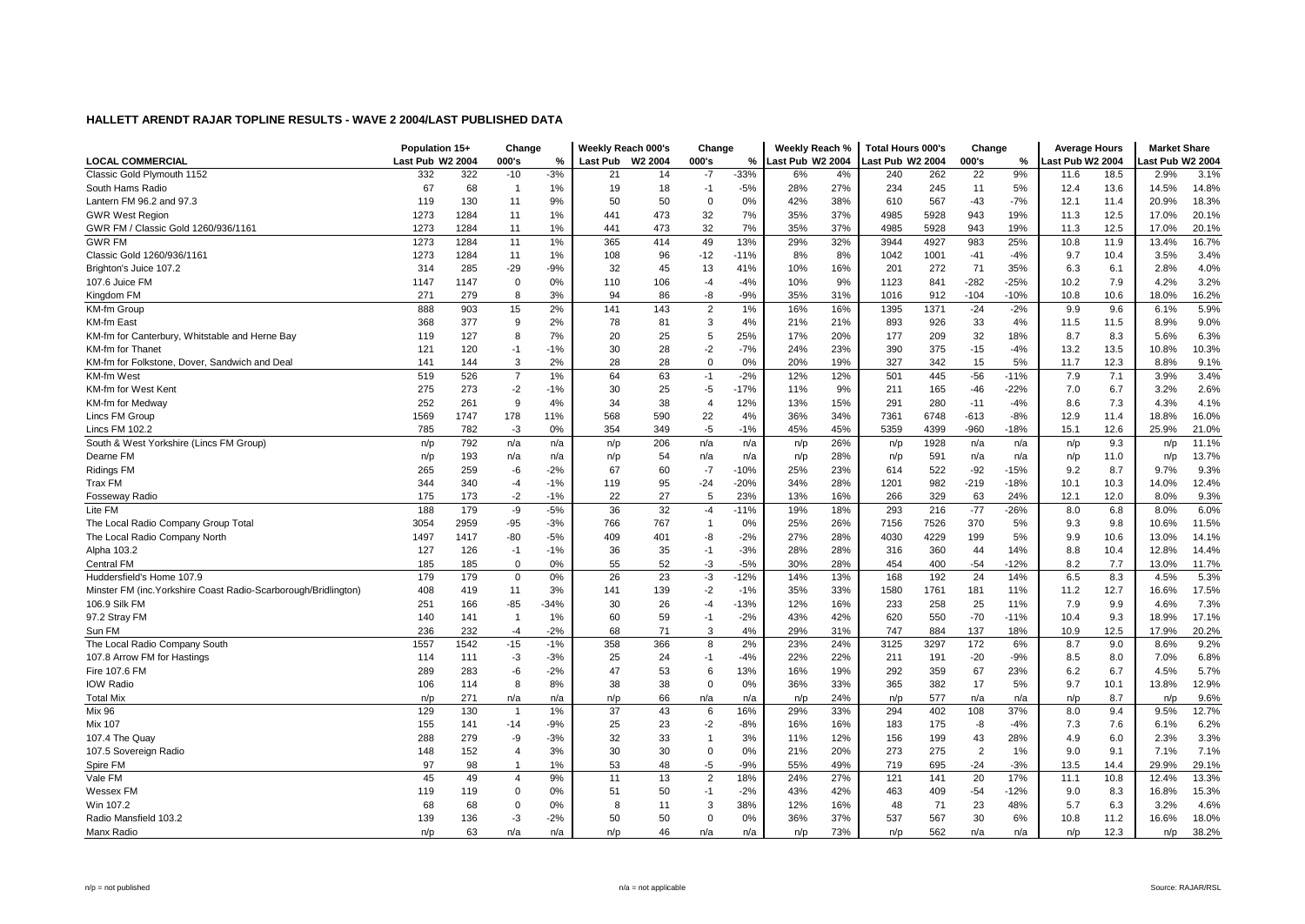| <b>LOCAL COMMERCIAL</b><br>Last Pub W2 2004<br>000's<br>%<br><b>Last Pub</b><br>W <sub>2</sub> 2004<br>000's<br>%<br>Last Pub W2 2004<br>Last Pub W2 2004<br>000's<br>%<br>Last Pub W2 2004<br>ast Pub W2 2004<br>5%<br>0%<br>55<br>7%<br>7.8%<br>Milestone Group Total<br>476<br>475<br>$-1$<br>96<br>5<br>19%<br>20%<br>737<br>792<br>8.3<br>7.4%<br>91<br>8.1<br>51<br>228<br>223<br>$-5$<br>$-2%$<br>52<br>$-2%$<br>23%<br>23%<br>388<br>12<br>7.5<br>7.9<br>7.9%<br>8.3%<br><b>Kick and Kestrel</b><br>$-1$<br>400<br>3%<br>Kick FM<br>96<br>95<br>$-1$<br>20<br>19<br>$-5%$<br>21%<br>20%<br>137<br>140<br>3<br>2%<br>7.3<br>6.2%<br>6.9%<br>$-1%$<br>-1<br>6.8<br>9.1%<br><b>Kestrel FM</b><br>134<br>131<br>$-3$<br>$-2%$<br>31<br>31<br>$\overline{0}$<br>0%<br>23%<br>24%<br>251<br>260<br>9<br>4%<br>8.0<br>8.3<br>9.0%<br>2%<br>17<br>6<br>55%<br>9%<br>99<br>53<br>6.0<br>2.6%<br>181<br>185<br>$\overline{4}$<br>11<br>6%<br>46<br>115%<br>4.1<br>1.3%<br>Passion 107.9<br>67<br>29<br>19.4%<br>67<br>$\mathbf 0$<br>0%<br>28<br>4%<br>42%<br>43%<br>303<br>293<br>$-10$<br>$-3%$<br>10.6<br>10.3<br>20.0%<br>Rugby FM<br>$\overline{1}$<br>87<br>57<br>66%<br>765<br>35.6%<br>102.5 FM Radio Pembrokeshire<br>n/p<br>n/a<br>n/p<br>n/a<br>n/a<br>n/a<br>13.4<br>n/a<br>n/a<br>n/p<br>n/p<br>n/p<br>n/p<br>2%<br>0.8%<br>10435<br>91<br>196<br>169<br>$-27$<br>$-14%$<br>$-871$<br>$-32%$<br>10.9<br>1.2%<br>Premier Christian Radio<br>10344<br>1%<br>2%<br>2716<br>1845<br>13.8<br>5%<br>33%<br>33%<br>$-63$<br>$-7%$<br>9.8<br>17.2%<br>Q102.9FM/Q97.2FM<br>246<br>264<br>18<br>7%<br>82<br>86<br>909<br>846<br>11.0<br>18.4%<br>$\overline{4}$<br>39<br>41<br>$\overline{2}$<br>5%<br>15%<br>16%<br>402<br>42<br>12%<br>9.7<br>7.3%<br>Reading 107 FM<br>257<br>260<br>3<br>1%<br>360<br>9.2<br>6.8%<br>6.3%<br>3385<br>1%<br>359<br>424<br>65<br>18%<br>12%<br>4985<br>590<br>Saga 105.7 FM<br>3430<br>45<br>11%<br>4395<br>13%<br>12.2<br>11.8<br>5.6%<br>1973<br>230<br>7%<br>12%<br>2797<br>258<br>6.0%<br>SAGA 106.6fm<br>1987<br>14<br>1%<br>215<br>15<br>11%<br>2539<br>10%<br>12.1<br>5.4%<br>11.8<br>9%<br>132<br>2.2%<br>107.8FM The Saint<br>253<br>261<br>8<br>3%<br>26<br>22<br>$-4$<br>$-15%$<br>10%<br>144<br>$-12$<br>$-8%$<br>5.6<br>6.0<br>2.5%<br>45<br>26%<br>436<br>446<br>10<br>9.9<br>11.7%<br>Spirit FM<br>168<br>172<br>$\overline{4}$<br>2%<br>44<br>2%<br>26%<br>2%<br>10.0<br>11.3%<br>$\overline{1}$<br>0%<br>32%<br><b>Total SRH Group</b><br>11199<br>11257<br>58<br>1%<br>3559<br>3555<br>32%<br>41083<br>39731<br>$-1352$<br>$-3%$<br>11.2<br>16.4%<br>15.9%<br>$-4$<br>11.5<br>0%<br>62<br>3%<br>48%<br>49%<br>2%<br>12.9<br>12.8<br>29.5%<br>30.6%<br><b>SRH Scotland Region</b><br>4186<br>4197<br>11<br>2003<br>2065<br>25881<br>26475<br>594<br>26.3%<br><b>SRH Central Scotland</b><br>2783<br>2801<br>18<br>1%<br>1237<br>54<br>5%<br>43%<br>44%<br>14407<br>14593<br>186<br>1%<br>11.8<br>25.6%<br>1183<br>12.2<br>833<br>858<br>3%<br>47%<br>10564<br>77<br>12.3<br>28.7%<br><b>Total Radio Clyde</b><br>1833<br>1834<br>$\mathbf{1}$<br>0%<br>25<br>45%<br>10487<br>1%<br>12.6<br>27.8%<br>3%<br>1833<br>1834<br>$\mathbf{1}$<br>659<br>21<br>36%<br>37%<br>6499<br>$-13$<br>0%<br>9.9<br>9.6<br>17.3%<br>17.6%<br>Clyde 1 FM<br>0%<br>680<br>6512<br>1833<br>1834<br>0%<br>372<br>395<br>23<br>6%<br>20%<br>22%<br>3975<br>4065<br>90<br>2%<br>10.7<br>10.3<br>10.5%<br>11.0%<br>Clyde 2<br>$\overline{1}$<br>2%<br>357<br>34<br>35%<br>3%<br>18.6%<br>1101<br>17<br>391<br>10%<br>32%<br>3920<br>4030<br>110<br>11.0<br><b>Total Radio Forth</b><br>1118<br>10.3<br>18.2%<br>17<br>30%<br>2976<br>3023<br>47<br>9.0<br>13.9%<br>ForthOne<br>1101<br>1118<br>2%<br>304<br>338<br>34<br>11%<br>28%<br>2%<br>9.8<br>13.8%<br>17<br>2%<br>126<br>129<br>3<br>2%<br>12%<br>1007<br>63<br>7%<br>7.5<br>7.8<br>4.6%<br>Forth <sub>2</sub><br>1101<br>1118<br>11%<br>944<br>4.4%<br>2%<br>369<br>$\overline{2}$<br>182<br>3<br>49%<br>50%<br>2803<br>2993<br>190<br>7%<br>15.4<br>16.2<br>32.5%<br>35.8%<br><b>Total Radio Tay</b><br>371<br>1%<br>185<br>$\overline{c}$<br>37%<br>Tay-FM<br>369<br>124<br>138<br>33%<br>19%<br>11.9<br>19.5%<br>371<br>1%<br>14<br>11%<br>1368<br>1631<br>263<br>11.1<br>15.9%<br>$\overline{2}$<br>369<br>371<br>1%<br>100<br>94<br>-6<br>$-6%$<br>27%<br>25%<br>1435<br>1362<br>$-73$<br>$-5%$<br>14.3<br>14.4<br>16.7%<br>16.3%<br>Radio Tay-AM<br>298<br>55%<br>17<br>34.8%<br>297<br>$-1$<br>0%<br>163<br>163<br>$\mathbf 0$<br>0%<br>55%<br>2329<br>2346<br>1%<br>14.3<br>14.4<br>35.6%<br>21.8%<br>298<br>297<br>133<br>45%<br>45%<br>1468<br>-3<br>22.5%<br>Northsound One<br>$-1$<br>0%<br>134<br>1%<br>1471<br>0%<br>11.1<br>11.0<br>$\overline{1}$<br>298<br>297<br>78<br>72<br>$-8%$<br>24%<br>878<br>20<br>2%<br>12.2<br>13.0%<br>$-1$<br>0%<br>-6<br>26%<br>858<br>11.0<br>13.1%<br>Northsound Two<br>379<br>376<br>$-3$<br>$-1%$<br>192<br>193<br>1%<br>51%<br>51%<br>2313<br>2243<br>$-70$<br>$-3%$<br>12.0<br>34.9%<br>36.1%<br>West Sound (inc. West FM)<br>$\overline{1}$<br>11.6<br>240<br>$-5$<br>$-2%$<br>121<br>$-3%$<br>$-114$<br>$-7%$<br>26.9%<br>Moray Firth Radio<br>235<br>125<br>$-4$<br>52%<br>51%<br>1591<br>1477<br>12.7<br>12.2<br>27.7%<br>43.4%<br>102<br>65<br>$\mathbf 0$<br>0%<br>64%<br>64%<br>911<br>83<br>10%<br>38.9%<br>Radio Borders<br>101<br>$-1$<br>$-1%$<br>65<br>828<br>12.8<br>14.1<br>C.F.M.Radio<br>229<br>232<br>3<br>1%<br>110<br>110<br>$\mathbf 0$<br>0%<br>48%<br>48%<br>1410<br>1482<br>72<br>5%<br>12.8<br>13.4<br>26.3%<br>27.5%<br>5974<br>21.0%<br>Downtown Radio (DTR) / Cool FM<br>1340<br>1330<br>$-10$<br>625<br>579<br>$-46$<br>$-7%$<br>47%<br>44%<br>6888<br>$-914$<br>$-13%$<br>10.3<br>24.6%<br>$-1%$<br>11.0<br>952<br>374<br>339<br>37%<br>15.8%<br>Cool FM<br>913<br>$-39$<br>$-4%$<br>$-35$<br>$-9%$<br>39%<br>4000<br>$-858$<br>$-21%$<br>10.7<br>9.3<br>19.6%<br>3142<br>322<br>$-3%$<br>23%<br>2833<br>$-54$<br>10.0%<br>1340<br>1330<br>$-10$<br>$-1%$<br>311<br>$-11$<br>24%<br>2887<br>$-2%$<br>9.0<br>9.1<br>10.3%<br>Downtown Radio (DTR)<br>381<br>347<br>$-9%$<br>19%<br>3250<br>$-529$<br>7.9%<br>Wave 105 FM<br>1803<br>1794<br>-9<br>0%<br>$-34$<br>21%<br>3779<br>$-14%$<br>9.9<br>9.4<br>8.9%<br>6.2<br>3.1%<br>32<br>2%<br>231<br>257<br>12%<br>1591<br>$-213$<br>7.8<br>Vibe 101<br>2093<br>2125<br>26<br>11%<br>11%<br>1804<br>$-12%$<br>3.5%<br>Vibe FM<br>320<br>307<br>17%<br>2731<br>$-290$<br>8.0<br>5.7%<br>1777<br>1810<br>33<br>2%<br>$-13$<br>$-4%$<br>18%<br>2441<br>$-11%$<br>8.5<br>6.5%<br>478<br>692<br>0.7%<br>The Sunrise Group<br>48384<br>48862<br>1%<br>703<br>11<br>2%<br>1%<br>1%<br>6770<br>7344<br>574<br>8%<br>9.8<br>10.4<br>0.6%<br>0.1%<br>91<br>45<br>45%<br>$*9/6$<br>$*9/0$<br>69<br>2.8<br>$*9/6$<br>10344<br>10435<br>1%<br>31<br>14<br>59<br>128<br>117%<br>1.9<br>Easy Radio (London)<br>0.6%<br>322<br>$-20$<br>25%<br>2%<br>22<br>30<br>5.8<br><b>Fusion 107.3</b><br>302<br>-6%<br>$\overline{4}$<br>5<br>$1\%$<br>8<br>36%<br>5.5<br>0.4%<br>$\overline{1}$<br>379<br>22<br>$-18%$<br>5%<br>176<br>160<br>$-9%$<br>7.9<br>8.9<br>2.5%<br>2.3%<br>Soul City 107.5<br>374<br>$-5$<br>18<br>6%<br>$-16$<br>$-1%$<br>$-4$<br>227<br>$-7$<br>51<br>0%<br>23%<br>7.0%<br>Star 106.6 Slough<br>220<br>$-3%$<br>51<br>$\overline{0}$<br>22%<br>405<br>383<br>$-22$<br>$-5%$<br>8.0<br>7.6<br>7.1% |                                | Population 15+ |       | Change |    | Weekly Reach 000's |     | Change |       | Weekly Reach % |    | <b>Total Hours 000's</b> |      | Change  |        | <b>Average Hours</b> |      | <b>Market Share</b> |      |
|-----------------------------------------------------------------------------------------------------------------------------------------------------------------------------------------------------------------------------------------------------------------------------------------------------------------------------------------------------------------------------------------------------------------------------------------------------------------------------------------------------------------------------------------------------------------------------------------------------------------------------------------------------------------------------------------------------------------------------------------------------------------------------------------------------------------------------------------------------------------------------------------------------------------------------------------------------------------------------------------------------------------------------------------------------------------------------------------------------------------------------------------------------------------------------------------------------------------------------------------------------------------------------------------------------------------------------------------------------------------------------------------------------------------------------------------------------------------------------------------------------------------------------------------------------------------------------------------------------------------------------------------------------------------------------------------------------------------------------------------------------------------------------------------------------------------------------------------------------------------------------------------------------------------------------------------------------------------------------------------------------------------------------------------------------------------------------------------------------------------------------------------------------------------------------------------------------------------------------------------------------------------------------------------------------------------------------------------------------------------------------------------------------------------------------------------------------------------------------------------------------------------------------------------------------------------------------------------------------------------------------------------------------------------------------------------------------------------------------------------------------------------------------------------------------------------------------------------------------------------------------------------------------------------------------------------------------------------------------------------------------------------------------------------------------------------------------------------------------------------------------------------------------------------------------------------------------------------------------------------------------------------------------------------------------------------------------------------------------------------------------------------------------------------------------------------------------------------------------------------------------------------------------------------------------------------------------------------------------------------------------------------------------------------------------------------------------------------------------------------------------------------------------------------------------------------------------------------------------------------------------------------------------------------------------------------------------------------------------------------------------------------------------------------------------------------------------------------------------------------------------------------------------------------------------------------------------------------------------------------------------------------------------------------------------------------------------------------------------------------------------------------------------------------------------------------------------------------------------------------------------------------------------------------------------------------------------------------------------------------------------------------------------------------------------------------------------------------------------------------------------------------------------------------------------------------------------------------------------------------------------------------------------------------------------------------------------------------------------------------------------------------------------------------------------------------------------------------------------------------------------------------------------------------------------------------------------------------------------------------------------------------------------------------------------------------------------------------------------------------------------------------------------------------------------------------------------------------------------------------------------------------------------------------------------------------------------------------------------------------------------------------------------------------------------------------------------------------------------------------------------------------------------------------------------------------------------------------------------------------------------------------------------------------------------------------------------------------------------------------------------------------------------------------------------------------------------------------------------------------------------------------------------------------------------------------------------------------------------------------------------------------------------------------------------------------------------------------------------------------------------------------------------------------------------------------------------------------------------------------------------------------------------------------------------------------------------------------------------------------------------------------------------------------------------------------------------------------------------------------------------------------------------------------------------------------------------------------------------------------------------------------------------------------------------------------------------------------------------------------------------------------------------------------------------------------------------------------------------------------------------------------------------------------------------------------------------------------------------------------------------------------------------------------------------------------------------------------------------------------------------------------------------------------------|--------------------------------|----------------|-------|--------|----|--------------------|-----|--------|-------|----------------|----|--------------------------|------|---------|--------|----------------------|------|---------------------|------|
|                                                                                                                                                                                                                                                                                                                                                                                                                                                                                                                                                                                                                                                                                                                                                                                                                                                                                                                                                                                                                                                                                                                                                                                                                                                                                                                                                                                                                                                                                                                                                                                                                                                                                                                                                                                                                                                                                                                                                                                                                                                                                                                                                                                                                                                                                                                                                                                                                                                                                                                                                                                                                                                                                                                                                                                                                                                                                                                                                                                                                                                                                                                                                                                                                                                                                                                                                                                                                                                                                                                                                                                                                                                                                                                                                                                                                                                                                                                                                                                                                                                                                                                                                                                                                                                                                                                                                                                                                                                                                                                                                                                                                                                                                                                                                                                                                                                                                                                                                                                                                                                                                                                                                                                                                                                                                                                                                                                                                                                                                                                                                                                                                                                                                                                                                                                                                                                                                                                                                                                                                                                                                                                                                                                                                                                                                                                                                                                                                                                                                                                                                                                                                                                                                                                                                                                                                                                                                                                                                                                                                                                                                                                                                                                                                                                                                                                                                                                                                       |                                |                |       |        |    |                    |     |        |       |                |    |                          |      |         |        |                      |      |                     |      |
|                                                                                                                                                                                                                                                                                                                                                                                                                                                                                                                                                                                                                                                                                                                                                                                                                                                                                                                                                                                                                                                                                                                                                                                                                                                                                                                                                                                                                                                                                                                                                                                                                                                                                                                                                                                                                                                                                                                                                                                                                                                                                                                                                                                                                                                                                                                                                                                                                                                                                                                                                                                                                                                                                                                                                                                                                                                                                                                                                                                                                                                                                                                                                                                                                                                                                                                                                                                                                                                                                                                                                                                                                                                                                                                                                                                                                                                                                                                                                                                                                                                                                                                                                                                                                                                                                                                                                                                                                                                                                                                                                                                                                                                                                                                                                                                                                                                                                                                                                                                                                                                                                                                                                                                                                                                                                                                                                                                                                                                                                                                                                                                                                                                                                                                                                                                                                                                                                                                                                                                                                                                                                                                                                                                                                                                                                                                                                                                                                                                                                                                                                                                                                                                                                                                                                                                                                                                                                                                                                                                                                                                                                                                                                                                                                                                                                                                                                                                                                       |                                |                |       |        |    |                    |     |        |       |                |    |                          |      |         |        |                      |      |                     |      |
|                                                                                                                                                                                                                                                                                                                                                                                                                                                                                                                                                                                                                                                                                                                                                                                                                                                                                                                                                                                                                                                                                                                                                                                                                                                                                                                                                                                                                                                                                                                                                                                                                                                                                                                                                                                                                                                                                                                                                                                                                                                                                                                                                                                                                                                                                                                                                                                                                                                                                                                                                                                                                                                                                                                                                                                                                                                                                                                                                                                                                                                                                                                                                                                                                                                                                                                                                                                                                                                                                                                                                                                                                                                                                                                                                                                                                                                                                                                                                                                                                                                                                                                                                                                                                                                                                                                                                                                                                                                                                                                                                                                                                                                                                                                                                                                                                                                                                                                                                                                                                                                                                                                                                                                                                                                                                                                                                                                                                                                                                                                                                                                                                                                                                                                                                                                                                                                                                                                                                                                                                                                                                                                                                                                                                                                                                                                                                                                                                                                                                                                                                                                                                                                                                                                                                                                                                                                                                                                                                                                                                                                                                                                                                                                                                                                                                                                                                                                                                       |                                |                |       |        |    |                    |     |        |       |                |    |                          |      |         |        |                      |      |                     |      |
|                                                                                                                                                                                                                                                                                                                                                                                                                                                                                                                                                                                                                                                                                                                                                                                                                                                                                                                                                                                                                                                                                                                                                                                                                                                                                                                                                                                                                                                                                                                                                                                                                                                                                                                                                                                                                                                                                                                                                                                                                                                                                                                                                                                                                                                                                                                                                                                                                                                                                                                                                                                                                                                                                                                                                                                                                                                                                                                                                                                                                                                                                                                                                                                                                                                                                                                                                                                                                                                                                                                                                                                                                                                                                                                                                                                                                                                                                                                                                                                                                                                                                                                                                                                                                                                                                                                                                                                                                                                                                                                                                                                                                                                                                                                                                                                                                                                                                                                                                                                                                                                                                                                                                                                                                                                                                                                                                                                                                                                                                                                                                                                                                                                                                                                                                                                                                                                                                                                                                                                                                                                                                                                                                                                                                                                                                                                                                                                                                                                                                                                                                                                                                                                                                                                                                                                                                                                                                                                                                                                                                                                                                                                                                                                                                                                                                                                                                                                                                       |                                |                |       |        |    |                    |     |        |       |                |    |                          |      |         |        |                      |      |                     |      |
|                                                                                                                                                                                                                                                                                                                                                                                                                                                                                                                                                                                                                                                                                                                                                                                                                                                                                                                                                                                                                                                                                                                                                                                                                                                                                                                                                                                                                                                                                                                                                                                                                                                                                                                                                                                                                                                                                                                                                                                                                                                                                                                                                                                                                                                                                                                                                                                                                                                                                                                                                                                                                                                                                                                                                                                                                                                                                                                                                                                                                                                                                                                                                                                                                                                                                                                                                                                                                                                                                                                                                                                                                                                                                                                                                                                                                                                                                                                                                                                                                                                                                                                                                                                                                                                                                                                                                                                                                                                                                                                                                                                                                                                                                                                                                                                                                                                                                                                                                                                                                                                                                                                                                                                                                                                                                                                                                                                                                                                                                                                                                                                                                                                                                                                                                                                                                                                                                                                                                                                                                                                                                                                                                                                                                                                                                                                                                                                                                                                                                                                                                                                                                                                                                                                                                                                                                                                                                                                                                                                                                                                                                                                                                                                                                                                                                                                                                                                                                       |                                |                |       |        |    |                    |     |        |       |                |    |                          |      |         |        |                      |      |                     |      |
|                                                                                                                                                                                                                                                                                                                                                                                                                                                                                                                                                                                                                                                                                                                                                                                                                                                                                                                                                                                                                                                                                                                                                                                                                                                                                                                                                                                                                                                                                                                                                                                                                                                                                                                                                                                                                                                                                                                                                                                                                                                                                                                                                                                                                                                                                                                                                                                                                                                                                                                                                                                                                                                                                                                                                                                                                                                                                                                                                                                                                                                                                                                                                                                                                                                                                                                                                                                                                                                                                                                                                                                                                                                                                                                                                                                                                                                                                                                                                                                                                                                                                                                                                                                                                                                                                                                                                                                                                                                                                                                                                                                                                                                                                                                                                                                                                                                                                                                                                                                                                                                                                                                                                                                                                                                                                                                                                                                                                                                                                                                                                                                                                                                                                                                                                                                                                                                                                                                                                                                                                                                                                                                                                                                                                                                                                                                                                                                                                                                                                                                                                                                                                                                                                                                                                                                                                                                                                                                                                                                                                                                                                                                                                                                                                                                                                                                                                                                                                       |                                |                |       |        |    |                    |     |        |       |                |    |                          |      |         |        |                      |      |                     |      |
|                                                                                                                                                                                                                                                                                                                                                                                                                                                                                                                                                                                                                                                                                                                                                                                                                                                                                                                                                                                                                                                                                                                                                                                                                                                                                                                                                                                                                                                                                                                                                                                                                                                                                                                                                                                                                                                                                                                                                                                                                                                                                                                                                                                                                                                                                                                                                                                                                                                                                                                                                                                                                                                                                                                                                                                                                                                                                                                                                                                                                                                                                                                                                                                                                                                                                                                                                                                                                                                                                                                                                                                                                                                                                                                                                                                                                                                                                                                                                                                                                                                                                                                                                                                                                                                                                                                                                                                                                                                                                                                                                                                                                                                                                                                                                                                                                                                                                                                                                                                                                                                                                                                                                                                                                                                                                                                                                                                                                                                                                                                                                                                                                                                                                                                                                                                                                                                                                                                                                                                                                                                                                                                                                                                                                                                                                                                                                                                                                                                                                                                                                                                                                                                                                                                                                                                                                                                                                                                                                                                                                                                                                                                                                                                                                                                                                                                                                                                                                       |                                |                |       |        |    |                    |     |        |       |                |    |                          |      |         |        |                      |      |                     |      |
|                                                                                                                                                                                                                                                                                                                                                                                                                                                                                                                                                                                                                                                                                                                                                                                                                                                                                                                                                                                                                                                                                                                                                                                                                                                                                                                                                                                                                                                                                                                                                                                                                                                                                                                                                                                                                                                                                                                                                                                                                                                                                                                                                                                                                                                                                                                                                                                                                                                                                                                                                                                                                                                                                                                                                                                                                                                                                                                                                                                                                                                                                                                                                                                                                                                                                                                                                                                                                                                                                                                                                                                                                                                                                                                                                                                                                                                                                                                                                                                                                                                                                                                                                                                                                                                                                                                                                                                                                                                                                                                                                                                                                                                                                                                                                                                                                                                                                                                                                                                                                                                                                                                                                                                                                                                                                                                                                                                                                                                                                                                                                                                                                                                                                                                                                                                                                                                                                                                                                                                                                                                                                                                                                                                                                                                                                                                                                                                                                                                                                                                                                                                                                                                                                                                                                                                                                                                                                                                                                                                                                                                                                                                                                                                                                                                                                                                                                                                                                       |                                |                |       |        |    |                    |     |        |       |                |    |                          |      |         |        |                      |      |                     |      |
|                                                                                                                                                                                                                                                                                                                                                                                                                                                                                                                                                                                                                                                                                                                                                                                                                                                                                                                                                                                                                                                                                                                                                                                                                                                                                                                                                                                                                                                                                                                                                                                                                                                                                                                                                                                                                                                                                                                                                                                                                                                                                                                                                                                                                                                                                                                                                                                                                                                                                                                                                                                                                                                                                                                                                                                                                                                                                                                                                                                                                                                                                                                                                                                                                                                                                                                                                                                                                                                                                                                                                                                                                                                                                                                                                                                                                                                                                                                                                                                                                                                                                                                                                                                                                                                                                                                                                                                                                                                                                                                                                                                                                                                                                                                                                                                                                                                                                                                                                                                                                                                                                                                                                                                                                                                                                                                                                                                                                                                                                                                                                                                                                                                                                                                                                                                                                                                                                                                                                                                                                                                                                                                                                                                                                                                                                                                                                                                                                                                                                                                                                                                                                                                                                                                                                                                                                                                                                                                                                                                                                                                                                                                                                                                                                                                                                                                                                                                                                       |                                |                |       |        |    |                    |     |        |       |                |    |                          |      |         |        |                      |      |                     |      |
|                                                                                                                                                                                                                                                                                                                                                                                                                                                                                                                                                                                                                                                                                                                                                                                                                                                                                                                                                                                                                                                                                                                                                                                                                                                                                                                                                                                                                                                                                                                                                                                                                                                                                                                                                                                                                                                                                                                                                                                                                                                                                                                                                                                                                                                                                                                                                                                                                                                                                                                                                                                                                                                                                                                                                                                                                                                                                                                                                                                                                                                                                                                                                                                                                                                                                                                                                                                                                                                                                                                                                                                                                                                                                                                                                                                                                                                                                                                                                                                                                                                                                                                                                                                                                                                                                                                                                                                                                                                                                                                                                                                                                                                                                                                                                                                                                                                                                                                                                                                                                                                                                                                                                                                                                                                                                                                                                                                                                                                                                                                                                                                                                                                                                                                                                                                                                                                                                                                                                                                                                                                                                                                                                                                                                                                                                                                                                                                                                                                                                                                                                                                                                                                                                                                                                                                                                                                                                                                                                                                                                                                                                                                                                                                                                                                                                                                                                                                                                       |                                |                |       |        |    |                    |     |        |       |                |    |                          |      |         |        |                      |      |                     |      |
|                                                                                                                                                                                                                                                                                                                                                                                                                                                                                                                                                                                                                                                                                                                                                                                                                                                                                                                                                                                                                                                                                                                                                                                                                                                                                                                                                                                                                                                                                                                                                                                                                                                                                                                                                                                                                                                                                                                                                                                                                                                                                                                                                                                                                                                                                                                                                                                                                                                                                                                                                                                                                                                                                                                                                                                                                                                                                                                                                                                                                                                                                                                                                                                                                                                                                                                                                                                                                                                                                                                                                                                                                                                                                                                                                                                                                                                                                                                                                                                                                                                                                                                                                                                                                                                                                                                                                                                                                                                                                                                                                                                                                                                                                                                                                                                                                                                                                                                                                                                                                                                                                                                                                                                                                                                                                                                                                                                                                                                                                                                                                                                                                                                                                                                                                                                                                                                                                                                                                                                                                                                                                                                                                                                                                                                                                                                                                                                                                                                                                                                                                                                                                                                                                                                                                                                                                                                                                                                                                                                                                                                                                                                                                                                                                                                                                                                                                                                                                       |                                |                |       |        |    |                    |     |        |       |                |    |                          |      |         |        |                      |      |                     |      |
|                                                                                                                                                                                                                                                                                                                                                                                                                                                                                                                                                                                                                                                                                                                                                                                                                                                                                                                                                                                                                                                                                                                                                                                                                                                                                                                                                                                                                                                                                                                                                                                                                                                                                                                                                                                                                                                                                                                                                                                                                                                                                                                                                                                                                                                                                                                                                                                                                                                                                                                                                                                                                                                                                                                                                                                                                                                                                                                                                                                                                                                                                                                                                                                                                                                                                                                                                                                                                                                                                                                                                                                                                                                                                                                                                                                                                                                                                                                                                                                                                                                                                                                                                                                                                                                                                                                                                                                                                                                                                                                                                                                                                                                                                                                                                                                                                                                                                                                                                                                                                                                                                                                                                                                                                                                                                                                                                                                                                                                                                                                                                                                                                                                                                                                                                                                                                                                                                                                                                                                                                                                                                                                                                                                                                                                                                                                                                                                                                                                                                                                                                                                                                                                                                                                                                                                                                                                                                                                                                                                                                                                                                                                                                                                                                                                                                                                                                                                                                       |                                |                |       |        |    |                    |     |        |       |                |    |                          |      |         |        |                      |      |                     |      |
|                                                                                                                                                                                                                                                                                                                                                                                                                                                                                                                                                                                                                                                                                                                                                                                                                                                                                                                                                                                                                                                                                                                                                                                                                                                                                                                                                                                                                                                                                                                                                                                                                                                                                                                                                                                                                                                                                                                                                                                                                                                                                                                                                                                                                                                                                                                                                                                                                                                                                                                                                                                                                                                                                                                                                                                                                                                                                                                                                                                                                                                                                                                                                                                                                                                                                                                                                                                                                                                                                                                                                                                                                                                                                                                                                                                                                                                                                                                                                                                                                                                                                                                                                                                                                                                                                                                                                                                                                                                                                                                                                                                                                                                                                                                                                                                                                                                                                                                                                                                                                                                                                                                                                                                                                                                                                                                                                                                                                                                                                                                                                                                                                                                                                                                                                                                                                                                                                                                                                                                                                                                                                                                                                                                                                                                                                                                                                                                                                                                                                                                                                                                                                                                                                                                                                                                                                                                                                                                                                                                                                                                                                                                                                                                                                                                                                                                                                                                                                       |                                |                |       |        |    |                    |     |        |       |                |    |                          |      |         |        |                      |      |                     |      |
|                                                                                                                                                                                                                                                                                                                                                                                                                                                                                                                                                                                                                                                                                                                                                                                                                                                                                                                                                                                                                                                                                                                                                                                                                                                                                                                                                                                                                                                                                                                                                                                                                                                                                                                                                                                                                                                                                                                                                                                                                                                                                                                                                                                                                                                                                                                                                                                                                                                                                                                                                                                                                                                                                                                                                                                                                                                                                                                                                                                                                                                                                                                                                                                                                                                                                                                                                                                                                                                                                                                                                                                                                                                                                                                                                                                                                                                                                                                                                                                                                                                                                                                                                                                                                                                                                                                                                                                                                                                                                                                                                                                                                                                                                                                                                                                                                                                                                                                                                                                                                                                                                                                                                                                                                                                                                                                                                                                                                                                                                                                                                                                                                                                                                                                                                                                                                                                                                                                                                                                                                                                                                                                                                                                                                                                                                                                                                                                                                                                                                                                                                                                                                                                                                                                                                                                                                                                                                                                                                                                                                                                                                                                                                                                                                                                                                                                                                                                                                       |                                |                |       |        |    |                    |     |        |       |                |    |                          |      |         |        |                      |      |                     |      |
|                                                                                                                                                                                                                                                                                                                                                                                                                                                                                                                                                                                                                                                                                                                                                                                                                                                                                                                                                                                                                                                                                                                                                                                                                                                                                                                                                                                                                                                                                                                                                                                                                                                                                                                                                                                                                                                                                                                                                                                                                                                                                                                                                                                                                                                                                                                                                                                                                                                                                                                                                                                                                                                                                                                                                                                                                                                                                                                                                                                                                                                                                                                                                                                                                                                                                                                                                                                                                                                                                                                                                                                                                                                                                                                                                                                                                                                                                                                                                                                                                                                                                                                                                                                                                                                                                                                                                                                                                                                                                                                                                                                                                                                                                                                                                                                                                                                                                                                                                                                                                                                                                                                                                                                                                                                                                                                                                                                                                                                                                                                                                                                                                                                                                                                                                                                                                                                                                                                                                                                                                                                                                                                                                                                                                                                                                                                                                                                                                                                                                                                                                                                                                                                                                                                                                                                                                                                                                                                                                                                                                                                                                                                                                                                                                                                                                                                                                                                                                       |                                |                |       |        |    |                    |     |        |       |                |    |                          |      |         |        |                      |      |                     |      |
|                                                                                                                                                                                                                                                                                                                                                                                                                                                                                                                                                                                                                                                                                                                                                                                                                                                                                                                                                                                                                                                                                                                                                                                                                                                                                                                                                                                                                                                                                                                                                                                                                                                                                                                                                                                                                                                                                                                                                                                                                                                                                                                                                                                                                                                                                                                                                                                                                                                                                                                                                                                                                                                                                                                                                                                                                                                                                                                                                                                                                                                                                                                                                                                                                                                                                                                                                                                                                                                                                                                                                                                                                                                                                                                                                                                                                                                                                                                                                                                                                                                                                                                                                                                                                                                                                                                                                                                                                                                                                                                                                                                                                                                                                                                                                                                                                                                                                                                                                                                                                                                                                                                                                                                                                                                                                                                                                                                                                                                                                                                                                                                                                                                                                                                                                                                                                                                                                                                                                                                                                                                                                                                                                                                                                                                                                                                                                                                                                                                                                                                                                                                                                                                                                                                                                                                                                                                                                                                                                                                                                                                                                                                                                                                                                                                                                                                                                                                                                       |                                |                |       |        |    |                    |     |        |       |                |    |                          |      |         |        |                      |      |                     |      |
|                                                                                                                                                                                                                                                                                                                                                                                                                                                                                                                                                                                                                                                                                                                                                                                                                                                                                                                                                                                                                                                                                                                                                                                                                                                                                                                                                                                                                                                                                                                                                                                                                                                                                                                                                                                                                                                                                                                                                                                                                                                                                                                                                                                                                                                                                                                                                                                                                                                                                                                                                                                                                                                                                                                                                                                                                                                                                                                                                                                                                                                                                                                                                                                                                                                                                                                                                                                                                                                                                                                                                                                                                                                                                                                                                                                                                                                                                                                                                                                                                                                                                                                                                                                                                                                                                                                                                                                                                                                                                                                                                                                                                                                                                                                                                                                                                                                                                                                                                                                                                                                                                                                                                                                                                                                                                                                                                                                                                                                                                                                                                                                                                                                                                                                                                                                                                                                                                                                                                                                                                                                                                                                                                                                                                                                                                                                                                                                                                                                                                                                                                                                                                                                                                                                                                                                                                                                                                                                                                                                                                                                                                                                                                                                                                                                                                                                                                                                                                       |                                |                |       |        |    |                    |     |        |       |                |    |                          |      |         |        |                      |      |                     |      |
|                                                                                                                                                                                                                                                                                                                                                                                                                                                                                                                                                                                                                                                                                                                                                                                                                                                                                                                                                                                                                                                                                                                                                                                                                                                                                                                                                                                                                                                                                                                                                                                                                                                                                                                                                                                                                                                                                                                                                                                                                                                                                                                                                                                                                                                                                                                                                                                                                                                                                                                                                                                                                                                                                                                                                                                                                                                                                                                                                                                                                                                                                                                                                                                                                                                                                                                                                                                                                                                                                                                                                                                                                                                                                                                                                                                                                                                                                                                                                                                                                                                                                                                                                                                                                                                                                                                                                                                                                                                                                                                                                                                                                                                                                                                                                                                                                                                                                                                                                                                                                                                                                                                                                                                                                                                                                                                                                                                                                                                                                                                                                                                                                                                                                                                                                                                                                                                                                                                                                                                                                                                                                                                                                                                                                                                                                                                                                                                                                                                                                                                                                                                                                                                                                                                                                                                                                                                                                                                                                                                                                                                                                                                                                                                                                                                                                                                                                                                                                       |                                |                |       |        |    |                    |     |        |       |                |    |                          |      |         |        |                      |      |                     |      |
|                                                                                                                                                                                                                                                                                                                                                                                                                                                                                                                                                                                                                                                                                                                                                                                                                                                                                                                                                                                                                                                                                                                                                                                                                                                                                                                                                                                                                                                                                                                                                                                                                                                                                                                                                                                                                                                                                                                                                                                                                                                                                                                                                                                                                                                                                                                                                                                                                                                                                                                                                                                                                                                                                                                                                                                                                                                                                                                                                                                                                                                                                                                                                                                                                                                                                                                                                                                                                                                                                                                                                                                                                                                                                                                                                                                                                                                                                                                                                                                                                                                                                                                                                                                                                                                                                                                                                                                                                                                                                                                                                                                                                                                                                                                                                                                                                                                                                                                                                                                                                                                                                                                                                                                                                                                                                                                                                                                                                                                                                                                                                                                                                                                                                                                                                                                                                                                                                                                                                                                                                                                                                                                                                                                                                                                                                                                                                                                                                                                                                                                                                                                                                                                                                                                                                                                                                                                                                                                                                                                                                                                                                                                                                                                                                                                                                                                                                                                                                       |                                |                |       |        |    |                    |     |        |       |                |    |                          |      |         |        |                      |      |                     |      |
|                                                                                                                                                                                                                                                                                                                                                                                                                                                                                                                                                                                                                                                                                                                                                                                                                                                                                                                                                                                                                                                                                                                                                                                                                                                                                                                                                                                                                                                                                                                                                                                                                                                                                                                                                                                                                                                                                                                                                                                                                                                                                                                                                                                                                                                                                                                                                                                                                                                                                                                                                                                                                                                                                                                                                                                                                                                                                                                                                                                                                                                                                                                                                                                                                                                                                                                                                                                                                                                                                                                                                                                                                                                                                                                                                                                                                                                                                                                                                                                                                                                                                                                                                                                                                                                                                                                                                                                                                                                                                                                                                                                                                                                                                                                                                                                                                                                                                                                                                                                                                                                                                                                                                                                                                                                                                                                                                                                                                                                                                                                                                                                                                                                                                                                                                                                                                                                                                                                                                                                                                                                                                                                                                                                                                                                                                                                                                                                                                                                                                                                                                                                                                                                                                                                                                                                                                                                                                                                                                                                                                                                                                                                                                                                                                                                                                                                                                                                                                       |                                |                |       |        |    |                    |     |        |       |                |    |                          |      |         |        |                      |      |                     |      |
|                                                                                                                                                                                                                                                                                                                                                                                                                                                                                                                                                                                                                                                                                                                                                                                                                                                                                                                                                                                                                                                                                                                                                                                                                                                                                                                                                                                                                                                                                                                                                                                                                                                                                                                                                                                                                                                                                                                                                                                                                                                                                                                                                                                                                                                                                                                                                                                                                                                                                                                                                                                                                                                                                                                                                                                                                                                                                                                                                                                                                                                                                                                                                                                                                                                                                                                                                                                                                                                                                                                                                                                                                                                                                                                                                                                                                                                                                                                                                                                                                                                                                                                                                                                                                                                                                                                                                                                                                                                                                                                                                                                                                                                                                                                                                                                                                                                                                                                                                                                                                                                                                                                                                                                                                                                                                                                                                                                                                                                                                                                                                                                                                                                                                                                                                                                                                                                                                                                                                                                                                                                                                                                                                                                                                                                                                                                                                                                                                                                                                                                                                                                                                                                                                                                                                                                                                                                                                                                                                                                                                                                                                                                                                                                                                                                                                                                                                                                                                       |                                |                |       |        |    |                    |     |        |       |                |    |                          |      |         |        |                      |      |                     |      |
|                                                                                                                                                                                                                                                                                                                                                                                                                                                                                                                                                                                                                                                                                                                                                                                                                                                                                                                                                                                                                                                                                                                                                                                                                                                                                                                                                                                                                                                                                                                                                                                                                                                                                                                                                                                                                                                                                                                                                                                                                                                                                                                                                                                                                                                                                                                                                                                                                                                                                                                                                                                                                                                                                                                                                                                                                                                                                                                                                                                                                                                                                                                                                                                                                                                                                                                                                                                                                                                                                                                                                                                                                                                                                                                                                                                                                                                                                                                                                                                                                                                                                                                                                                                                                                                                                                                                                                                                                                                                                                                                                                                                                                                                                                                                                                                                                                                                                                                                                                                                                                                                                                                                                                                                                                                                                                                                                                                                                                                                                                                                                                                                                                                                                                                                                                                                                                                                                                                                                                                                                                                                                                                                                                                                                                                                                                                                                                                                                                                                                                                                                                                                                                                                                                                                                                                                                                                                                                                                                                                                                                                                                                                                                                                                                                                                                                                                                                                                                       |                                |                |       |        |    |                    |     |        |       |                |    |                          |      |         |        |                      |      |                     |      |
|                                                                                                                                                                                                                                                                                                                                                                                                                                                                                                                                                                                                                                                                                                                                                                                                                                                                                                                                                                                                                                                                                                                                                                                                                                                                                                                                                                                                                                                                                                                                                                                                                                                                                                                                                                                                                                                                                                                                                                                                                                                                                                                                                                                                                                                                                                                                                                                                                                                                                                                                                                                                                                                                                                                                                                                                                                                                                                                                                                                                                                                                                                                                                                                                                                                                                                                                                                                                                                                                                                                                                                                                                                                                                                                                                                                                                                                                                                                                                                                                                                                                                                                                                                                                                                                                                                                                                                                                                                                                                                                                                                                                                                                                                                                                                                                                                                                                                                                                                                                                                                                                                                                                                                                                                                                                                                                                                                                                                                                                                                                                                                                                                                                                                                                                                                                                                                                                                                                                                                                                                                                                                                                                                                                                                                                                                                                                                                                                                                                                                                                                                                                                                                                                                                                                                                                                                                                                                                                                                                                                                                                                                                                                                                                                                                                                                                                                                                                                                       |                                |                |       |        |    |                    |     |        |       |                |    |                          |      |         |        |                      |      |                     |      |
|                                                                                                                                                                                                                                                                                                                                                                                                                                                                                                                                                                                                                                                                                                                                                                                                                                                                                                                                                                                                                                                                                                                                                                                                                                                                                                                                                                                                                                                                                                                                                                                                                                                                                                                                                                                                                                                                                                                                                                                                                                                                                                                                                                                                                                                                                                                                                                                                                                                                                                                                                                                                                                                                                                                                                                                                                                                                                                                                                                                                                                                                                                                                                                                                                                                                                                                                                                                                                                                                                                                                                                                                                                                                                                                                                                                                                                                                                                                                                                                                                                                                                                                                                                                                                                                                                                                                                                                                                                                                                                                                                                                                                                                                                                                                                                                                                                                                                                                                                                                                                                                                                                                                                                                                                                                                                                                                                                                                                                                                                                                                                                                                                                                                                                                                                                                                                                                                                                                                                                                                                                                                                                                                                                                                                                                                                                                                                                                                                                                                                                                                                                                                                                                                                                                                                                                                                                                                                                                                                                                                                                                                                                                                                                                                                                                                                                                                                                                                                       |                                |                |       |        |    |                    |     |        |       |                |    |                          |      |         |        |                      |      |                     |      |
|                                                                                                                                                                                                                                                                                                                                                                                                                                                                                                                                                                                                                                                                                                                                                                                                                                                                                                                                                                                                                                                                                                                                                                                                                                                                                                                                                                                                                                                                                                                                                                                                                                                                                                                                                                                                                                                                                                                                                                                                                                                                                                                                                                                                                                                                                                                                                                                                                                                                                                                                                                                                                                                                                                                                                                                                                                                                                                                                                                                                                                                                                                                                                                                                                                                                                                                                                                                                                                                                                                                                                                                                                                                                                                                                                                                                                                                                                                                                                                                                                                                                                                                                                                                                                                                                                                                                                                                                                                                                                                                                                                                                                                                                                                                                                                                                                                                                                                                                                                                                                                                                                                                                                                                                                                                                                                                                                                                                                                                                                                                                                                                                                                                                                                                                                                                                                                                                                                                                                                                                                                                                                                                                                                                                                                                                                                                                                                                                                                                                                                                                                                                                                                                                                                                                                                                                                                                                                                                                                                                                                                                                                                                                                                                                                                                                                                                                                                                                                       |                                |                |       |        |    |                    |     |        |       |                |    |                          |      |         |        |                      |      |                     |      |
|                                                                                                                                                                                                                                                                                                                                                                                                                                                                                                                                                                                                                                                                                                                                                                                                                                                                                                                                                                                                                                                                                                                                                                                                                                                                                                                                                                                                                                                                                                                                                                                                                                                                                                                                                                                                                                                                                                                                                                                                                                                                                                                                                                                                                                                                                                                                                                                                                                                                                                                                                                                                                                                                                                                                                                                                                                                                                                                                                                                                                                                                                                                                                                                                                                                                                                                                                                                                                                                                                                                                                                                                                                                                                                                                                                                                                                                                                                                                                                                                                                                                                                                                                                                                                                                                                                                                                                                                                                                                                                                                                                                                                                                                                                                                                                                                                                                                                                                                                                                                                                                                                                                                                                                                                                                                                                                                                                                                                                                                                                                                                                                                                                                                                                                                                                                                                                                                                                                                                                                                                                                                                                                                                                                                                                                                                                                                                                                                                                                                                                                                                                                                                                                                                                                                                                                                                                                                                                                                                                                                                                                                                                                                                                                                                                                                                                                                                                                                                       |                                |                |       |        |    |                    |     |        |       |                |    |                          |      |         |        |                      |      |                     |      |
|                                                                                                                                                                                                                                                                                                                                                                                                                                                                                                                                                                                                                                                                                                                                                                                                                                                                                                                                                                                                                                                                                                                                                                                                                                                                                                                                                                                                                                                                                                                                                                                                                                                                                                                                                                                                                                                                                                                                                                                                                                                                                                                                                                                                                                                                                                                                                                                                                                                                                                                                                                                                                                                                                                                                                                                                                                                                                                                                                                                                                                                                                                                                                                                                                                                                                                                                                                                                                                                                                                                                                                                                                                                                                                                                                                                                                                                                                                                                                                                                                                                                                                                                                                                                                                                                                                                                                                                                                                                                                                                                                                                                                                                                                                                                                                                                                                                                                                                                                                                                                                                                                                                                                                                                                                                                                                                                                                                                                                                                                                                                                                                                                                                                                                                                                                                                                                                                                                                                                                                                                                                                                                                                                                                                                                                                                                                                                                                                                                                                                                                                                                                                                                                                                                                                                                                                                                                                                                                                                                                                                                                                                                                                                                                                                                                                                                                                                                                                                       |                                |                |       |        |    |                    |     |        |       |                |    |                          |      |         |        |                      |      |                     |      |
|                                                                                                                                                                                                                                                                                                                                                                                                                                                                                                                                                                                                                                                                                                                                                                                                                                                                                                                                                                                                                                                                                                                                                                                                                                                                                                                                                                                                                                                                                                                                                                                                                                                                                                                                                                                                                                                                                                                                                                                                                                                                                                                                                                                                                                                                                                                                                                                                                                                                                                                                                                                                                                                                                                                                                                                                                                                                                                                                                                                                                                                                                                                                                                                                                                                                                                                                                                                                                                                                                                                                                                                                                                                                                                                                                                                                                                                                                                                                                                                                                                                                                                                                                                                                                                                                                                                                                                                                                                                                                                                                                                                                                                                                                                                                                                                                                                                                                                                                                                                                                                                                                                                                                                                                                                                                                                                                                                                                                                                                                                                                                                                                                                                                                                                                                                                                                                                                                                                                                                                                                                                                                                                                                                                                                                                                                                                                                                                                                                                                                                                                                                                                                                                                                                                                                                                                                                                                                                                                                                                                                                                                                                                                                                                                                                                                                                                                                                                                                       | <b>Total Northsound Radio</b>  |                |       |        |    |                    |     |        |       |                |    |                          |      |         |        |                      |      |                     |      |
|                                                                                                                                                                                                                                                                                                                                                                                                                                                                                                                                                                                                                                                                                                                                                                                                                                                                                                                                                                                                                                                                                                                                                                                                                                                                                                                                                                                                                                                                                                                                                                                                                                                                                                                                                                                                                                                                                                                                                                                                                                                                                                                                                                                                                                                                                                                                                                                                                                                                                                                                                                                                                                                                                                                                                                                                                                                                                                                                                                                                                                                                                                                                                                                                                                                                                                                                                                                                                                                                                                                                                                                                                                                                                                                                                                                                                                                                                                                                                                                                                                                                                                                                                                                                                                                                                                                                                                                                                                                                                                                                                                                                                                                                                                                                                                                                                                                                                                                                                                                                                                                                                                                                                                                                                                                                                                                                                                                                                                                                                                                                                                                                                                                                                                                                                                                                                                                                                                                                                                                                                                                                                                                                                                                                                                                                                                                                                                                                                                                                                                                                                                                                                                                                                                                                                                                                                                                                                                                                                                                                                                                                                                                                                                                                                                                                                                                                                                                                                       |                                |                |       |        |    |                    |     |        |       |                |    |                          |      |         |        |                      |      |                     |      |
|                                                                                                                                                                                                                                                                                                                                                                                                                                                                                                                                                                                                                                                                                                                                                                                                                                                                                                                                                                                                                                                                                                                                                                                                                                                                                                                                                                                                                                                                                                                                                                                                                                                                                                                                                                                                                                                                                                                                                                                                                                                                                                                                                                                                                                                                                                                                                                                                                                                                                                                                                                                                                                                                                                                                                                                                                                                                                                                                                                                                                                                                                                                                                                                                                                                                                                                                                                                                                                                                                                                                                                                                                                                                                                                                                                                                                                                                                                                                                                                                                                                                                                                                                                                                                                                                                                                                                                                                                                                                                                                                                                                                                                                                                                                                                                                                                                                                                                                                                                                                                                                                                                                                                                                                                                                                                                                                                                                                                                                                                                                                                                                                                                                                                                                                                                                                                                                                                                                                                                                                                                                                                                                                                                                                                                                                                                                                                                                                                                                                                                                                                                                                                                                                                                                                                                                                                                                                                                                                                                                                                                                                                                                                                                                                                                                                                                                                                                                                                       |                                |                |       |        |    |                    |     |        |       |                |    |                          |      |         |        |                      |      |                     |      |
|                                                                                                                                                                                                                                                                                                                                                                                                                                                                                                                                                                                                                                                                                                                                                                                                                                                                                                                                                                                                                                                                                                                                                                                                                                                                                                                                                                                                                                                                                                                                                                                                                                                                                                                                                                                                                                                                                                                                                                                                                                                                                                                                                                                                                                                                                                                                                                                                                                                                                                                                                                                                                                                                                                                                                                                                                                                                                                                                                                                                                                                                                                                                                                                                                                                                                                                                                                                                                                                                                                                                                                                                                                                                                                                                                                                                                                                                                                                                                                                                                                                                                                                                                                                                                                                                                                                                                                                                                                                                                                                                                                                                                                                                                                                                                                                                                                                                                                                                                                                                                                                                                                                                                                                                                                                                                                                                                                                                                                                                                                                                                                                                                                                                                                                                                                                                                                                                                                                                                                                                                                                                                                                                                                                                                                                                                                                                                                                                                                                                                                                                                                                                                                                                                                                                                                                                                                                                                                                                                                                                                                                                                                                                                                                                                                                                                                                                                                                                                       |                                |                |       |        |    |                    |     |        |       |                |    |                          |      |         |        |                      |      |                     |      |
|                                                                                                                                                                                                                                                                                                                                                                                                                                                                                                                                                                                                                                                                                                                                                                                                                                                                                                                                                                                                                                                                                                                                                                                                                                                                                                                                                                                                                                                                                                                                                                                                                                                                                                                                                                                                                                                                                                                                                                                                                                                                                                                                                                                                                                                                                                                                                                                                                                                                                                                                                                                                                                                                                                                                                                                                                                                                                                                                                                                                                                                                                                                                                                                                                                                                                                                                                                                                                                                                                                                                                                                                                                                                                                                                                                                                                                                                                                                                                                                                                                                                                                                                                                                                                                                                                                                                                                                                                                                                                                                                                                                                                                                                                                                                                                                                                                                                                                                                                                                                                                                                                                                                                                                                                                                                                                                                                                                                                                                                                                                                                                                                                                                                                                                                                                                                                                                                                                                                                                                                                                                                                                                                                                                                                                                                                                                                                                                                                                                                                                                                                                                                                                                                                                                                                                                                                                                                                                                                                                                                                                                                                                                                                                                                                                                                                                                                                                                                                       |                                |                |       |        |    |                    |     |        |       |                |    |                          |      |         |        |                      |      |                     |      |
|                                                                                                                                                                                                                                                                                                                                                                                                                                                                                                                                                                                                                                                                                                                                                                                                                                                                                                                                                                                                                                                                                                                                                                                                                                                                                                                                                                                                                                                                                                                                                                                                                                                                                                                                                                                                                                                                                                                                                                                                                                                                                                                                                                                                                                                                                                                                                                                                                                                                                                                                                                                                                                                                                                                                                                                                                                                                                                                                                                                                                                                                                                                                                                                                                                                                                                                                                                                                                                                                                                                                                                                                                                                                                                                                                                                                                                                                                                                                                                                                                                                                                                                                                                                                                                                                                                                                                                                                                                                                                                                                                                                                                                                                                                                                                                                                                                                                                                                                                                                                                                                                                                                                                                                                                                                                                                                                                                                                                                                                                                                                                                                                                                                                                                                                                                                                                                                                                                                                                                                                                                                                                                                                                                                                                                                                                                                                                                                                                                                                                                                                                                                                                                                                                                                                                                                                                                                                                                                                                                                                                                                                                                                                                                                                                                                                                                                                                                                                                       |                                |                |       |        |    |                    |     |        |       |                |    |                          |      |         |        |                      |      |                     |      |
|                                                                                                                                                                                                                                                                                                                                                                                                                                                                                                                                                                                                                                                                                                                                                                                                                                                                                                                                                                                                                                                                                                                                                                                                                                                                                                                                                                                                                                                                                                                                                                                                                                                                                                                                                                                                                                                                                                                                                                                                                                                                                                                                                                                                                                                                                                                                                                                                                                                                                                                                                                                                                                                                                                                                                                                                                                                                                                                                                                                                                                                                                                                                                                                                                                                                                                                                                                                                                                                                                                                                                                                                                                                                                                                                                                                                                                                                                                                                                                                                                                                                                                                                                                                                                                                                                                                                                                                                                                                                                                                                                                                                                                                                                                                                                                                                                                                                                                                                                                                                                                                                                                                                                                                                                                                                                                                                                                                                                                                                                                                                                                                                                                                                                                                                                                                                                                                                                                                                                                                                                                                                                                                                                                                                                                                                                                                                                                                                                                                                                                                                                                                                                                                                                                                                                                                                                                                                                                                                                                                                                                                                                                                                                                                                                                                                                                                                                                                                                       |                                |                |       |        |    |                    |     |        |       |                |    |                          |      |         |        |                      |      |                     |      |
|                                                                                                                                                                                                                                                                                                                                                                                                                                                                                                                                                                                                                                                                                                                                                                                                                                                                                                                                                                                                                                                                                                                                                                                                                                                                                                                                                                                                                                                                                                                                                                                                                                                                                                                                                                                                                                                                                                                                                                                                                                                                                                                                                                                                                                                                                                                                                                                                                                                                                                                                                                                                                                                                                                                                                                                                                                                                                                                                                                                                                                                                                                                                                                                                                                                                                                                                                                                                                                                                                                                                                                                                                                                                                                                                                                                                                                                                                                                                                                                                                                                                                                                                                                                                                                                                                                                                                                                                                                                                                                                                                                                                                                                                                                                                                                                                                                                                                                                                                                                                                                                                                                                                                                                                                                                                                                                                                                                                                                                                                                                                                                                                                                                                                                                                                                                                                                                                                                                                                                                                                                                                                                                                                                                                                                                                                                                                                                                                                                                                                                                                                                                                                                                                                                                                                                                                                                                                                                                                                                                                                                                                                                                                                                                                                                                                                                                                                                                                                       |                                |                |       |        |    |                    |     |        |       |                |    |                          |      |         |        |                      |      |                     |      |
|                                                                                                                                                                                                                                                                                                                                                                                                                                                                                                                                                                                                                                                                                                                                                                                                                                                                                                                                                                                                                                                                                                                                                                                                                                                                                                                                                                                                                                                                                                                                                                                                                                                                                                                                                                                                                                                                                                                                                                                                                                                                                                                                                                                                                                                                                                                                                                                                                                                                                                                                                                                                                                                                                                                                                                                                                                                                                                                                                                                                                                                                                                                                                                                                                                                                                                                                                                                                                                                                                                                                                                                                                                                                                                                                                                                                                                                                                                                                                                                                                                                                                                                                                                                                                                                                                                                                                                                                                                                                                                                                                                                                                                                                                                                                                                                                                                                                                                                                                                                                                                                                                                                                                                                                                                                                                                                                                                                                                                                                                                                                                                                                                                                                                                                                                                                                                                                                                                                                                                                                                                                                                                                                                                                                                                                                                                                                                                                                                                                                                                                                                                                                                                                                                                                                                                                                                                                                                                                                                                                                                                                                                                                                                                                                                                                                                                                                                                                                                       |                                |                |       |        |    |                    |     |        |       |                |    |                          |      |         |        |                      |      |                     |      |
|                                                                                                                                                                                                                                                                                                                                                                                                                                                                                                                                                                                                                                                                                                                                                                                                                                                                                                                                                                                                                                                                                                                                                                                                                                                                                                                                                                                                                                                                                                                                                                                                                                                                                                                                                                                                                                                                                                                                                                                                                                                                                                                                                                                                                                                                                                                                                                                                                                                                                                                                                                                                                                                                                                                                                                                                                                                                                                                                                                                                                                                                                                                                                                                                                                                                                                                                                                                                                                                                                                                                                                                                                                                                                                                                                                                                                                                                                                                                                                                                                                                                                                                                                                                                                                                                                                                                                                                                                                                                                                                                                                                                                                                                                                                                                                                                                                                                                                                                                                                                                                                                                                                                                                                                                                                                                                                                                                                                                                                                                                                                                                                                                                                                                                                                                                                                                                                                                                                                                                                                                                                                                                                                                                                                                                                                                                                                                                                                                                                                                                                                                                                                                                                                                                                                                                                                                                                                                                                                                                                                                                                                                                                                                                                                                                                                                                                                                                                                                       |                                |                |       |        |    |                    |     |        |       |                |    |                          |      |         |        |                      |      |                     |      |
|                                                                                                                                                                                                                                                                                                                                                                                                                                                                                                                                                                                                                                                                                                                                                                                                                                                                                                                                                                                                                                                                                                                                                                                                                                                                                                                                                                                                                                                                                                                                                                                                                                                                                                                                                                                                                                                                                                                                                                                                                                                                                                                                                                                                                                                                                                                                                                                                                                                                                                                                                                                                                                                                                                                                                                                                                                                                                                                                                                                                                                                                                                                                                                                                                                                                                                                                                                                                                                                                                                                                                                                                                                                                                                                                                                                                                                                                                                                                                                                                                                                                                                                                                                                                                                                                                                                                                                                                                                                                                                                                                                                                                                                                                                                                                                                                                                                                                                                                                                                                                                                                                                                                                                                                                                                                                                                                                                                                                                                                                                                                                                                                                                                                                                                                                                                                                                                                                                                                                                                                                                                                                                                                                                                                                                                                                                                                                                                                                                                                                                                                                                                                                                                                                                                                                                                                                                                                                                                                                                                                                                                                                                                                                                                                                                                                                                                                                                                                                       |                                |                |       |        |    |                    |     |        |       |                |    |                          |      |         |        |                      |      |                     |      |
|                                                                                                                                                                                                                                                                                                                                                                                                                                                                                                                                                                                                                                                                                                                                                                                                                                                                                                                                                                                                                                                                                                                                                                                                                                                                                                                                                                                                                                                                                                                                                                                                                                                                                                                                                                                                                                                                                                                                                                                                                                                                                                                                                                                                                                                                                                                                                                                                                                                                                                                                                                                                                                                                                                                                                                                                                                                                                                                                                                                                                                                                                                                                                                                                                                                                                                                                                                                                                                                                                                                                                                                                                                                                                                                                                                                                                                                                                                                                                                                                                                                                                                                                                                                                                                                                                                                                                                                                                                                                                                                                                                                                                                                                                                                                                                                                                                                                                                                                                                                                                                                                                                                                                                                                                                                                                                                                                                                                                                                                                                                                                                                                                                                                                                                                                                                                                                                                                                                                                                                                                                                                                                                                                                                                                                                                                                                                                                                                                                                                                                                                                                                                                                                                                                                                                                                                                                                                                                                                                                                                                                                                                                                                                                                                                                                                                                                                                                                                                       |                                |                |       |        |    |                    |     |        |       |                |    |                          |      |         |        |                      |      |                     |      |
|                                                                                                                                                                                                                                                                                                                                                                                                                                                                                                                                                                                                                                                                                                                                                                                                                                                                                                                                                                                                                                                                                                                                                                                                                                                                                                                                                                                                                                                                                                                                                                                                                                                                                                                                                                                                                                                                                                                                                                                                                                                                                                                                                                                                                                                                                                                                                                                                                                                                                                                                                                                                                                                                                                                                                                                                                                                                                                                                                                                                                                                                                                                                                                                                                                                                                                                                                                                                                                                                                                                                                                                                                                                                                                                                                                                                                                                                                                                                                                                                                                                                                                                                                                                                                                                                                                                                                                                                                                                                                                                                                                                                                                                                                                                                                                                                                                                                                                                                                                                                                                                                                                                                                                                                                                                                                                                                                                                                                                                                                                                                                                                                                                                                                                                                                                                                                                                                                                                                                                                                                                                                                                                                                                                                                                                                                                                                                                                                                                                                                                                                                                                                                                                                                                                                                                                                                                                                                                                                                                                                                                                                                                                                                                                                                                                                                                                                                                                                                       |                                |                |       |        |    |                    |     |        |       |                |    |                          |      |         |        |                      |      |                     |      |
|                                                                                                                                                                                                                                                                                                                                                                                                                                                                                                                                                                                                                                                                                                                                                                                                                                                                                                                                                                                                                                                                                                                                                                                                                                                                                                                                                                                                                                                                                                                                                                                                                                                                                                                                                                                                                                                                                                                                                                                                                                                                                                                                                                                                                                                                                                                                                                                                                                                                                                                                                                                                                                                                                                                                                                                                                                                                                                                                                                                                                                                                                                                                                                                                                                                                                                                                                                                                                                                                                                                                                                                                                                                                                                                                                                                                                                                                                                                                                                                                                                                                                                                                                                                                                                                                                                                                                                                                                                                                                                                                                                                                                                                                                                                                                                                                                                                                                                                                                                                                                                                                                                                                                                                                                                                                                                                                                                                                                                                                                                                                                                                                                                                                                                                                                                                                                                                                                                                                                                                                                                                                                                                                                                                                                                                                                                                                                                                                                                                                                                                                                                                                                                                                                                                                                                                                                                                                                                                                                                                                                                                                                                                                                                                                                                                                                                                                                                                                                       |                                |                |       |        |    |                    |     |        |       |                |    |                          |      |         |        |                      |      |                     |      |
|                                                                                                                                                                                                                                                                                                                                                                                                                                                                                                                                                                                                                                                                                                                                                                                                                                                                                                                                                                                                                                                                                                                                                                                                                                                                                                                                                                                                                                                                                                                                                                                                                                                                                                                                                                                                                                                                                                                                                                                                                                                                                                                                                                                                                                                                                                                                                                                                                                                                                                                                                                                                                                                                                                                                                                                                                                                                                                                                                                                                                                                                                                                                                                                                                                                                                                                                                                                                                                                                                                                                                                                                                                                                                                                                                                                                                                                                                                                                                                                                                                                                                                                                                                                                                                                                                                                                                                                                                                                                                                                                                                                                                                                                                                                                                                                                                                                                                                                                                                                                                                                                                                                                                                                                                                                                                                                                                                                                                                                                                                                                                                                                                                                                                                                                                                                                                                                                                                                                                                                                                                                                                                                                                                                                                                                                                                                                                                                                                                                                                                                                                                                                                                                                                                                                                                                                                                                                                                                                                                                                                                                                                                                                                                                                                                                                                                                                                                                                                       |                                |                |       |        |    |                    |     |        |       |                |    |                          |      |         |        |                      |      |                     |      |
|                                                                                                                                                                                                                                                                                                                                                                                                                                                                                                                                                                                                                                                                                                                                                                                                                                                                                                                                                                                                                                                                                                                                                                                                                                                                                                                                                                                                                                                                                                                                                                                                                                                                                                                                                                                                                                                                                                                                                                                                                                                                                                                                                                                                                                                                                                                                                                                                                                                                                                                                                                                                                                                                                                                                                                                                                                                                                                                                                                                                                                                                                                                                                                                                                                                                                                                                                                                                                                                                                                                                                                                                                                                                                                                                                                                                                                                                                                                                                                                                                                                                                                                                                                                                                                                                                                                                                                                                                                                                                                                                                                                                                                                                                                                                                                                                                                                                                                                                                                                                                                                                                                                                                                                                                                                                                                                                                                                                                                                                                                                                                                                                                                                                                                                                                                                                                                                                                                                                                                                                                                                                                                                                                                                                                                                                                                                                                                                                                                                                                                                                                                                                                                                                                                                                                                                                                                                                                                                                                                                                                                                                                                                                                                                                                                                                                                                                                                                                                       |                                |                |       |        |    |                    |     |        |       |                |    |                          |      |         |        |                      |      |                     |      |
|                                                                                                                                                                                                                                                                                                                                                                                                                                                                                                                                                                                                                                                                                                                                                                                                                                                                                                                                                                                                                                                                                                                                                                                                                                                                                                                                                                                                                                                                                                                                                                                                                                                                                                                                                                                                                                                                                                                                                                                                                                                                                                                                                                                                                                                                                                                                                                                                                                                                                                                                                                                                                                                                                                                                                                                                                                                                                                                                                                                                                                                                                                                                                                                                                                                                                                                                                                                                                                                                                                                                                                                                                                                                                                                                                                                                                                                                                                                                                                                                                                                                                                                                                                                                                                                                                                                                                                                                                                                                                                                                                                                                                                                                                                                                                                                                                                                                                                                                                                                                                                                                                                                                                                                                                                                                                                                                                                                                                                                                                                                                                                                                                                                                                                                                                                                                                                                                                                                                                                                                                                                                                                                                                                                                                                                                                                                                                                                                                                                                                                                                                                                                                                                                                                                                                                                                                                                                                                                                                                                                                                                                                                                                                                                                                                                                                                                                                                                                                       |                                |                |       |        |    |                    |     |        |       |                |    |                          |      |         |        |                      |      |                     |      |
|                                                                                                                                                                                                                                                                                                                                                                                                                                                                                                                                                                                                                                                                                                                                                                                                                                                                                                                                                                                                                                                                                                                                                                                                                                                                                                                                                                                                                                                                                                                                                                                                                                                                                                                                                                                                                                                                                                                                                                                                                                                                                                                                                                                                                                                                                                                                                                                                                                                                                                                                                                                                                                                                                                                                                                                                                                                                                                                                                                                                                                                                                                                                                                                                                                                                                                                                                                                                                                                                                                                                                                                                                                                                                                                                                                                                                                                                                                                                                                                                                                                                                                                                                                                                                                                                                                                                                                                                                                                                                                                                                                                                                                                                                                                                                                                                                                                                                                                                                                                                                                                                                                                                                                                                                                                                                                                                                                                                                                                                                                                                                                                                                                                                                                                                                                                                                                                                                                                                                                                                                                                                                                                                                                                                                                                                                                                                                                                                                                                                                                                                                                                                                                                                                                                                                                                                                                                                                                                                                                                                                                                                                                                                                                                                                                                                                                                                                                                                                       |                                |                |       |        |    |                    |     |        |       |                |    |                          |      |         |        |                      |      |                     |      |
|                                                                                                                                                                                                                                                                                                                                                                                                                                                                                                                                                                                                                                                                                                                                                                                                                                                                                                                                                                                                                                                                                                                                                                                                                                                                                                                                                                                                                                                                                                                                                                                                                                                                                                                                                                                                                                                                                                                                                                                                                                                                                                                                                                                                                                                                                                                                                                                                                                                                                                                                                                                                                                                                                                                                                                                                                                                                                                                                                                                                                                                                                                                                                                                                                                                                                                                                                                                                                                                                                                                                                                                                                                                                                                                                                                                                                                                                                                                                                                                                                                                                                                                                                                                                                                                                                                                                                                                                                                                                                                                                                                                                                                                                                                                                                                                                                                                                                                                                                                                                                                                                                                                                                                                                                                                                                                                                                                                                                                                                                                                                                                                                                                                                                                                                                                                                                                                                                                                                                                                                                                                                                                                                                                                                                                                                                                                                                                                                                                                                                                                                                                                                                                                                                                                                                                                                                                                                                                                                                                                                                                                                                                                                                                                                                                                                                                                                                                                                                       | Sunrise Radio (Greater London) | 10344          | 10435 | 91     | 1% | 443                | 425 | $-18$  | $-4%$ | 4%             | 4% | 6399                     | 4595 | $-1804$ | $-28%$ | 14.4                 | 10.8 | 2.8%                | 2.1% |
| 478<br>569<br>581<br>12<br>2%<br>6430<br>$-845$<br>0.6%<br>Sunrise Radio National<br>48384<br>48862<br>1%<br>1%<br>1%<br>7275<br>$-12%$<br>12.8<br>11.1<br>0.7%                                                                                                                                                                                                                                                                                                                                                                                                                                                                                                                                                                                                                                                                                                                                                                                                                                                                                                                                                                                                                                                                                                                                                                                                                                                                                                                                                                                                                                                                                                                                                                                                                                                                                                                                                                                                                                                                                                                                                                                                                                                                                                                                                                                                                                                                                                                                                                                                                                                                                                                                                                                                                                                                                                                                                                                                                                                                                                                                                                                                                                                                                                                                                                                                                                                                                                                                                                                                                                                                                                                                                                                                                                                                                                                                                                                                                                                                                                                                                                                                                                                                                                                                                                                                                                                                                                                                                                                                                                                                                                                                                                                                                                                                                                                                                                                                                                                                                                                                                                                                                                                                                                                                                                                                                                                                                                                                                                                                                                                                                                                                                                                                                                                                                                                                                                                                                                                                                                                                                                                                                                                                                                                                                                                                                                                                                                                                                                                                                                                                                                                                                                                                                                                                                                                                                                                                                                                                                                                                                                                                                                                                                                                                                                                                                                                       |                                |                |       |        |    |                    |     |        |       |                |    |                          |      |         |        |                      |      |                     |      |
| Time FM<br>486<br>484<br>$-2$<br>0%<br>-3<br>$-21%$<br>3%<br>2%<br>107<br>83<br>$-24$<br>$-22%$<br>7.7<br>7.2<br>1.1%<br>0.9%<br>14<br>11                                                                                                                                                                                                                                                                                                                                                                                                                                                                                                                                                                                                                                                                                                                                                                                                                                                                                                                                                                                                                                                                                                                                                                                                                                                                                                                                                                                                                                                                                                                                                                                                                                                                                                                                                                                                                                                                                                                                                                                                                                                                                                                                                                                                                                                                                                                                                                                                                                                                                                                                                                                                                                                                                                                                                                                                                                                                                                                                                                                                                                                                                                                                                                                                                                                                                                                                                                                                                                                                                                                                                                                                                                                                                                                                                                                                                                                                                                                                                                                                                                                                                                                                                                                                                                                                                                                                                                                                                                                                                                                                                                                                                                                                                                                                                                                                                                                                                                                                                                                                                                                                                                                                                                                                                                                                                                                                                                                                                                                                                                                                                                                                                                                                                                                                                                                                                                                                                                                                                                                                                                                                                                                                                                                                                                                                                                                                                                                                                                                                                                                                                                                                                                                                                                                                                                                                                                                                                                                                                                                                                                                                                                                                                                                                                                                                             |                                |                |       |        |    |                    |     |        |       |                |    |                          |      |         |        |                      |      |                     |      |
| $*$ %<br>$*9/6$<br>$*9/6$<br>Yarr Radio<br>48384<br>48862<br>478<br>10<br>17<br>$\overline{7}$<br>70%<br>30<br>80<br>50<br>167%<br>3.1<br>4.7<br>$*$ %<br>1%                                                                                                                                                                                                                                                                                                                                                                                                                                                                                                                                                                                                                                                                                                                                                                                                                                                                                                                                                                                                                                                                                                                                                                                                                                                                                                                                                                                                                                                                                                                                                                                                                                                                                                                                                                                                                                                                                                                                                                                                                                                                                                                                                                                                                                                                                                                                                                                                                                                                                                                                                                                                                                                                                                                                                                                                                                                                                                                                                                                                                                                                                                                                                                                                                                                                                                                                                                                                                                                                                                                                                                                                                                                                                                                                                                                                                                                                                                                                                                                                                                                                                                                                                                                                                                                                                                                                                                                                                                                                                                                                                                                                                                                                                                                                                                                                                                                                                                                                                                                                                                                                                                                                                                                                                                                                                                                                                                                                                                                                                                                                                                                                                                                                                                                                                                                                                                                                                                                                                                                                                                                                                                                                                                                                                                                                                                                                                                                                                                                                                                                                                                                                                                                                                                                                                                                                                                                                                                                                                                                                                                                                                                                                                                                                                                                          |                                |                |       |        |    |                    |     |        |       |                |    |                          |      |         |        |                      |      |                     |      |
| 775<br>786<br>234<br>231<br>29%<br>2554<br>12.4%<br><b>Tindle Radio Group</b><br>11<br>-3<br>$-1%$<br>30%<br>2449<br>$-105$<br>$-4%$<br>10.9<br>10.6<br>12.9%<br>1%                                                                                                                                                                                                                                                                                                                                                                                                                                                                                                                                                                                                                                                                                                                                                                                                                                                                                                                                                                                                                                                                                                                                                                                                                                                                                                                                                                                                                                                                                                                                                                                                                                                                                                                                                                                                                                                                                                                                                                                                                                                                                                                                                                                                                                                                                                                                                                                                                                                                                                                                                                                                                                                                                                                                                                                                                                                                                                                                                                                                                                                                                                                                                                                                                                                                                                                                                                                                                                                                                                                                                                                                                                                                                                                                                                                                                                                                                                                                                                                                                                                                                                                                                                                                                                                                                                                                                                                                                                                                                                                                                                                                                                                                                                                                                                                                                                                                                                                                                                                                                                                                                                                                                                                                                                                                                                                                                                                                                                                                                                                                                                                                                                                                                                                                                                                                                                                                                                                                                                                                                                                                                                                                                                                                                                                                                                                                                                                                                                                                                                                                                                                                                                                                                                                                                                                                                                                                                                                                                                                                                                                                                                                                                                                                                                                   |                                |                |       |        |    |                    |     |        |       |                |    |                          |      |         |        |                      |      |                     |      |
| 103.4 The Beach<br>145<br>$-1$<br>$-1%$<br>57<br>53<br>$-4$<br>$-7%$<br>39%<br>37%<br>652<br>697<br>45<br>7%<br>13.1<br>16.4%<br>18.2%<br>146<br>11.5                                                                                                                                                                                                                                                                                                                                                                                                                                                                                                                                                                                                                                                                                                                                                                                                                                                                                                                                                                                                                                                                                                                                                                                                                                                                                                                                                                                                                                                                                                                                                                                                                                                                                                                                                                                                                                                                                                                                                                                                                                                                                                                                                                                                                                                                                                                                                                                                                                                                                                                                                                                                                                                                                                                                                                                                                                                                                                                                                                                                                                                                                                                                                                                                                                                                                                                                                                                                                                                                                                                                                                                                                                                                                                                                                                                                                                                                                                                                                                                                                                                                                                                                                                                                                                                                                                                                                                                                                                                                                                                                                                                                                                                                                                                                                                                                                                                                                                                                                                                                                                                                                                                                                                                                                                                                                                                                                                                                                                                                                                                                                                                                                                                                                                                                                                                                                                                                                                                                                                                                                                                                                                                                                                                                                                                                                                                                                                                                                                                                                                                                                                                                                                                                                                                                                                                                                                                                                                                                                                                                                                                                                                                                                                                                                                                                 |                                |                |       |        |    |                    |     |        |       |                |    |                          |      |         |        |                      |      |                     |      |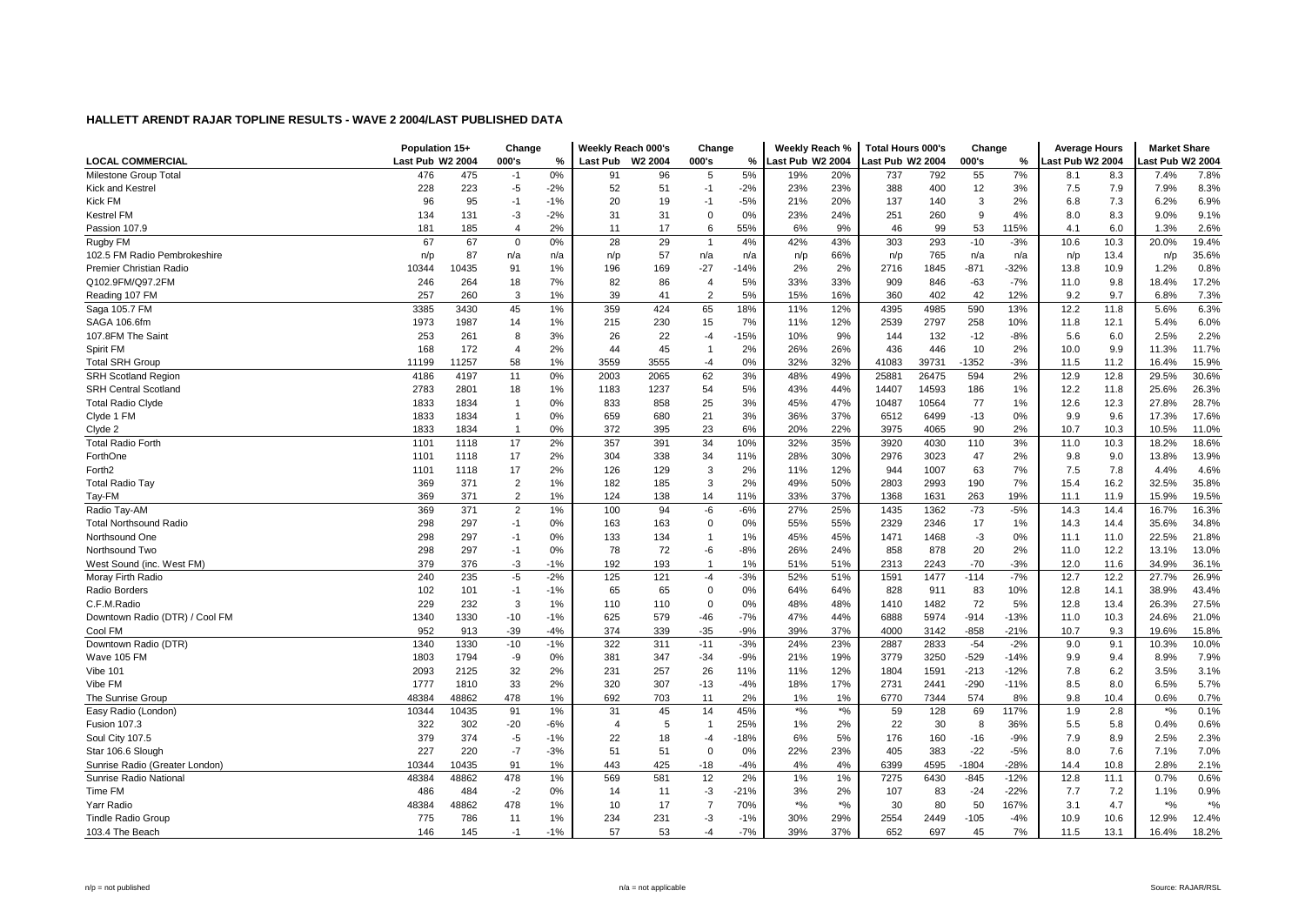|                                                    | Population 15+   |       | Change         |               | Weekly Reach 000's |                     | Change         |        | Weekly Reach %   |     | <b>Total Hours 000's</b> |       | Change         |        | <b>Average Hours</b> |      | <b>Market Share</b> |       |
|----------------------------------------------------|------------------|-------|----------------|---------------|--------------------|---------------------|----------------|--------|------------------|-----|--------------------------|-------|----------------|--------|----------------------|------|---------------------|-------|
| <b>LOCAL COMMERCIAL</b>                            | Last Pub W2 2004 |       | 000's          | $\frac{9}{6}$ | Last Pub           | W <sub>2</sub> 2004 | 000's          | %      | Last Pub W2 2004 |     | ast Pub W2 2004          |       | 000's          | %      | ast Pub W2 2004      |      | ast Pub W2 2004     |       |
| 106.3 Bridge FM                                    | 156              | 156   | 0              | 0%            | 51                 | 46                  | -5             | $-10%$ | 32%              | 30% | 492                      | 329   | $-163$         | $-33%$ | 9.7                  | 7.1  | 12.4%               | 9.0%  |
| Dream 100 (Colchester)/Dream 107.7 FM (Chelmsford) | 349              | 361   | 12             | 3%            | 57                 | 63                  | 6              | 11%    | 16%              | 18% | 507                      | 544   | 37             | 7%     | 8.8                  | 8.6  | 5.7%                | 5.9%  |
| Dream 100                                          | 150              | 159   | 9              | 6%            | 33                 | 40                  | $\overline{7}$ | 21%    | 22%              | 25% | 371                      | 417   | 46             | 12%    | 11.3                 | 10.3 | 9.9%                | 10.4% |
| Dream 107.7 FM                                     | 200              | 203   | 3              | 2%            | 24                 | 23                  | $-1$           | $-4%$  | 12%              | 11% | 136                      | 127   | -9             | $-7%$  | 5.5                  | 5.5  | 2.7%                | 2.4%  |
| Channel 103 FM                                     | 74               | 74    | $\mathbf 0$    | 0%            | 45                 | 44                  | $-1$           | $-2%$  | 60%              | 59% | 584                      | 555   | $-29$          | $-5%$  | 13.1                 | 12.7 | 29.2%               | 27.9% |
| Island FM 104.7                                    | 50               | 50    | $\mathbf 0$    | 0%            | 24                 | 24                  | $\mathbf 0$    | 0%     | 49%              | 49% | 319                      | 325   | 6              | 2%     | 13.2                 | 13.3 | 33.5%               | 33.0% |
| <b>Total UKRD</b>                                  | 2953             | 2759  | $-194$         | $-7%$         | 681                | 601                 | $-80$          | $-12%$ | 23%              | 22% | 7225                     | 6384  | $-841$         | $-12%$ | 10.6                 | 10.6 | 10.4%               | 10.1% |
| Pirate FM                                          | 594              | 599   | 5              | 1%            | 192                | 197                 | 5              | 3%     | 32%              | 33% | 2569                     | 2602  | 33             | 1%     | 13.4                 | 13.2 | 16.7%               | 16.9% |
| Pirate FM102 East                                  | 329              | 323   | -6             | $-2%$         | 88                 | 81                  | $-7$           | $-8%$  | 27%              | 25% | 1022                     | 1047  | 25             | 2%     | 11.6                 | 13.0 | 12.2%               | 12.6% |
| Pirate FM102 West                                  | 265              | 276   | 11             | 4%            | 102                | 112                 | 10             | 10%    | 39%              | 41% | 1550                     | 1573  | 23             | 1%     | 15.2                 | 14.1 | 23.0%               | 22.3% |
| <b>Total UKRD West</b>                             | 675              | 664   | $-11$          | $-2%$         | 87                 | 81                  | -6             | $-7%$  | 13%              | 12% | 1038                     | 805   | $-233$         | $-22%$ | 11.9                 | 10.0 | 6.7%                | 5.4%  |
| Star 107.2 Bristol                                 | 326              | 312   | $-14$          | $-4%$         | 30                 | 29                  | $-1$           | $-3%$  | 9%               | 9%  | 304                      | 269   | $-35$          | $-12%$ | 10.0                 | 9.3  | 3.8%                | 3.6%  |
| Star 107 Stroud                                    | 91               | 90    | $-1$           | $-1%$         | 9                  | $\overline{7}$      | $-2$           | $-22%$ | 10%              | 8%  | 62                       | 49    | $-13$          | $-21%$ | 7.0                  | 6.6  | 3.2%                | 2.7%  |
| Star 107.5 Cheltenham                              | 139              | 141   | $\overline{2}$ | 1%            | 22                 | 23                  | $\overline{1}$ | 5%     | 16%              | 16% | 206                      | 205   | $-1$           | 0%     | 9.4                  | 9.1  | 6.6%                | 6.6%  |
| Star 107.7 Weston Super Mare                       | 119              | 121   | 2              | 2%            | 25                 | 22                  | $-3$           | $-12%$ | 21%              | 19% | 287                      | 277   | $-10$          | $-3%$  | 11.7                 | 12.3 | 10.5%               | 11.0% |
| The County Sound Radio Network                     | 770              | 551   | $-219$         | $-28%$        | 218                | 169                 | $-49$          | $-22%$ | 28%              | 31% | 1685                     | 1440  | $-245$         | $-15%$ | 7.7                  | 8.5  | 9.6%                | 12.0% |
| 96.4 The Eagle/Delta FM                            | 548              | 551   | 3              | 1%            | 152                | 148                 | $-4$           | $-3%$  | 28%              | 27% | 1144                     | 1206  | 62             | 5%     | 7.5                  | 8.1  | 9.7%                | 10.0% |
| 96.4 The Eagle                                     | 531              | 545   | 14             | 3%            | 136                | 137                 | $\overline{1}$ | 1%     | 26%              | 25% | 1052                     | 1146  | 94             | 9%     | 7.7                  | 8.4  | 9.0%                | 9.7%  |
| Delta FM                                           | 83               | 82    | $-1$           | $-1%$         | 19                 | 16                  | -3             | $-16%$ | 23%              | 20% | 153                      | 118   | $-35$          | $-23%$ | 7.9                  | 7.3  | 9.0%                | 6.9%  |
| County Sound 1566                                  | 531              | 545   | 14             | 3%            | 30                 | 25                  | $-5$           | $-17%$ | 6%               | 5%  | 166                      | 195   | 29             | 17%    | 5.5                  | 7.8  | 1.4%                | 1.6%  |
| <b>Total UKRD East</b>                             | 402              | 450   | 48             | 12%           | 98                 | 96                  | $-2$           | $-2%$  | 24%              | 21% | 954                      | 940   | $-14$          | $-1%$  | 9.7                  | 9.8  | 10.6%               | 9.8%  |
| Fen Radio 107.5                                    | 123              | 128   | 5              | 4%            | 18                 | 17                  | $-1$           | $-6%$  | 14%              | 13% | 120                      | 124   | $\overline{4}$ | 3%     | 6.7                  | 7.3  | 4.1%                | 4.0%  |
| <b>KL.FM 96.7</b>                                  | 133              | 135   | $\overline{2}$ | 2%            | 58                 | 54                  | $-4$           | $-7%$  | 43%              | 40% | 770                      | 709   | $-61$          | $-8%$  | 13.4                 | 13.1 | 22.7%               | 21.3% |
| Star 107 (Cambridge/Ely)                           | 158              | 254   | 96             | 61%           | 19                 | 35                  | 16             | 84%    | 12%              | 14% | 88                       | 207   | 119            | 135%   | 4.7                  | 5.9  | 2.8%                | 4.2%  |
| 96.2 The Revolution                                | 513              | 494   | $-19$          | $-4%$         | 80                 | 68                  | $-12$          | $-15%$ | 16%              | 14% | 849                      | 690   | $-159$         | $-19%$ | 10.6                 | 10.1 | 7.1%                | 6.1%  |
| The Wireless Group (inc. talkSPORT)                | 48384            | 48862 | 478            | 1%            | 3329               | 3455                | 126            | 4%     | 7%               | 7%  | 33494                    | 34584 | 1090           | 3%     | 10.1                 | 10.0 | 3.1%                | 3.2%  |
| The Wireless Group (excl. talkSPORT)               | 5991             | 5922  | $-69$          | $-1%$         | 1439               | 1373                | $-66$          | $-5%$  | 24%              | 23% | 15180                    | 14044 | $-1136$        | $-7%$  | 10.6                 | 10.2 | 11.7%               | 11.3% |
| Imagine FM (formerly Signal FM)                    | 377              | 371   | -6             | $-2%$         | 48                 | 35                  | $-13$          | $-27%$ | 13%              | 10% | 378                      | 238   | $-140$         | $-37%$ | 7.8                  | 6.7  | 4.5%                | 2.9%  |
| Peak 107 FM                                        | 398              | 390   | -8             | $-2%$         | 111                | 100                 | $-11$          | $-10%$ | 28%              | 26% | 1260                     | 1151  | $-109$         | $-9%$  | 11.3                 | 11.5 | 13.5%               | 12.4% |
| The Pulse/Pulse Classic Gold                       | 757              | 753   | $-4$           | $-1%$         | 223                | 205                 | $-18$          | $-8%$  | 29%              | 27% | 1768                     | 1386  | $-382$         | $-22%$ | 7.9                  | 6.7  | 11.1%               | 9.1%  |
| The Pulse                                          | 757              | 753   | $-4$           | $-1%$         | 198                | 184                 | $-14$          | $-7%$  | 26%              | 24% | 1516                     | 1185  | $-331$         | $-22%$ | 7.7                  | 6.5  | 9.5%                | 7.8%  |
| <b>Pulse Classic Gold</b>                          | 757              | 753   | $-4$           | $-1%$         | 75                 | 70                  | $-5$           | $-7%$  | 10%              | 9%  | 251                      | 201   | $-50$          | $-20%$ | 3.4                  | 2.9  | 1.6%                | 1.3%  |
| Q96                                                | 868              | 858   | $-10$          | $-1%$         | 74                 | 65                  | -9             | $-12%$ | 9%               | 8%  | 552                      | 403   | -149           | $-27%$ | 7.5                  | 6.2  | 3.0%                | 2.5%  |
| Signal One & Signal Two                            | 758              | 763   | 5              | 1%            | 271                | 260                 | $-11$          | $-4%$  | 36%              | 34% | 3803                     | 3814  | 11             | 0%     | 14.0                 | 14.7 | 23.0%               | 23.9% |
| Signal One                                         | 758              | 763   | 5              | 1%            | 253                | 249                 | $-4$           | $-2%$  | 33%              | 33% | 3257                     | 3466  | 209            | 6%     | 12.9                 | 13.9 | 19.7%               | 21.7% |
| Signal Two                                         | 758              | 763   | 5              | 1%            | 70                 | 65                  | -5             | $-7%$  | 9%               | 8%  | 546                      | 347   | $-199$         | $-36%$ | 7.8                  | 5.4  | 3.3%                | 2.2%  |
| 107.4 Tower FM                                     | 401              | 407   | 6              | 1%            | 92                 | 91                  | $-1$           | $-1%$  | 23%              | 22% | 1067                     | 884   | -183           | $-17%$ | 11.6                 | 9.8  | 11.2%               | 10.0% |
| The Wireless Group - South Wales                   | 944              | 914   | $-30$          | $-3%$         | 279                | 292                 | 13             | 5%     | 30%              | 32% | 3383                     | 3336  | $-47$          | $-1%$  | 12.1                 | 11.4 | 16.1%               | 16.0% |
| Total Swansea Sound/96.4 FM The Wave               | 508              | 501   | $-7$           | $-1%$         | 177                | 194                 | 17             | 10%    | 35%              | 39% | 2049                     | 2182  | 133            | 6%     | 11.6                 | 11.2 | 19.5%               | 20.2% |
| 96.4 FM The Wave                                   | 508              | 501   | $-7$           | $-1%$         | 117                | 141                 | 24             | 21%    | 23%              | 28% | 1346                     | 1456  | 110            | 8%     | 11.5                 | 10.3 | 12.8%               | 13.5% |
| Swansea Sound - 1170 MW                            | 508              | 501   | $-7$           | $-1%$         | 83                 | 75                  | -8             | $-10%$ | 16%              | 15% | 703                      | 726   | 23             | 3%     | 8.4                  | 9.7  | 6.7%                | 6.7%  |
| Valleys Radio                                      | 435              | 413   | $-22$          | $-5%$         | 102                | 97                  | -5             | $-5%$  | 23%              | 24% | 1334                     | 1154  | $-180$         | $-13%$ | 13.1                 | 11.9 | 12.7%               | 11.4% |
| Radio Wave 96.5 FM                                 | 235              | 225   | $-10$          | $-4%$         | 63                 | 68                  | 5              | 8%     | 27%              | 30% | 747                      | 694   | $-53$          | $-7%$  | 11.9                 | 10.2 | 17.1%               | 17.1% |
| Wave 102 FM                                        | 161              | 156   | -5             | $-3%$         | 39                 | 34                  | $-5$           | $-13%$ | 24%              | 22% | 327                      | 271   | $-56$          | $-17%$ | 8.4                  | 7.9  | 9.8%                | 8.2%  |
| 102.4 Wish / 107.2 Wire                            | 704              | 705   | $\overline{1}$ | 0%            | 171                | 162                 | -9             | $-5%$  | 24%              | 23% | 1495                     | 1399  | $-96$          | $-6%$  | 8.8                  | 8.7  | 9.5%                | 9.4%  |
| 107.2 Wire FM                                      | 235              | 238   | 3              | 1%            | 59                 | 54                  | -5             | $-8%$  | 25%              | 23% | 552                      | 547   | $-5$           | $-1%$  | 9.4                  | 10.1 | 10.1%               | 11.4% |
| 102.4 Wish FM                                      | 489              | 488   | $-1$           | 0%            | 104                | 108                 | $\overline{4}$ | 4%     | 21%              | 22% | 940                      | 898   | $-42$          | $-4%$  | 9.0                  | 8.4  | 9.1%                | 9.0%  |
| 107.7 The Wolf                                     | 426              | 423   | $-3$           | $-1%$         | 74                 | 65                  | -9             | $-12%$ | 17%              | 15% | 457                      | 522   | 65             | 14%    | 6.2                  | 8.0  | 5.2%                | 6.1%  |